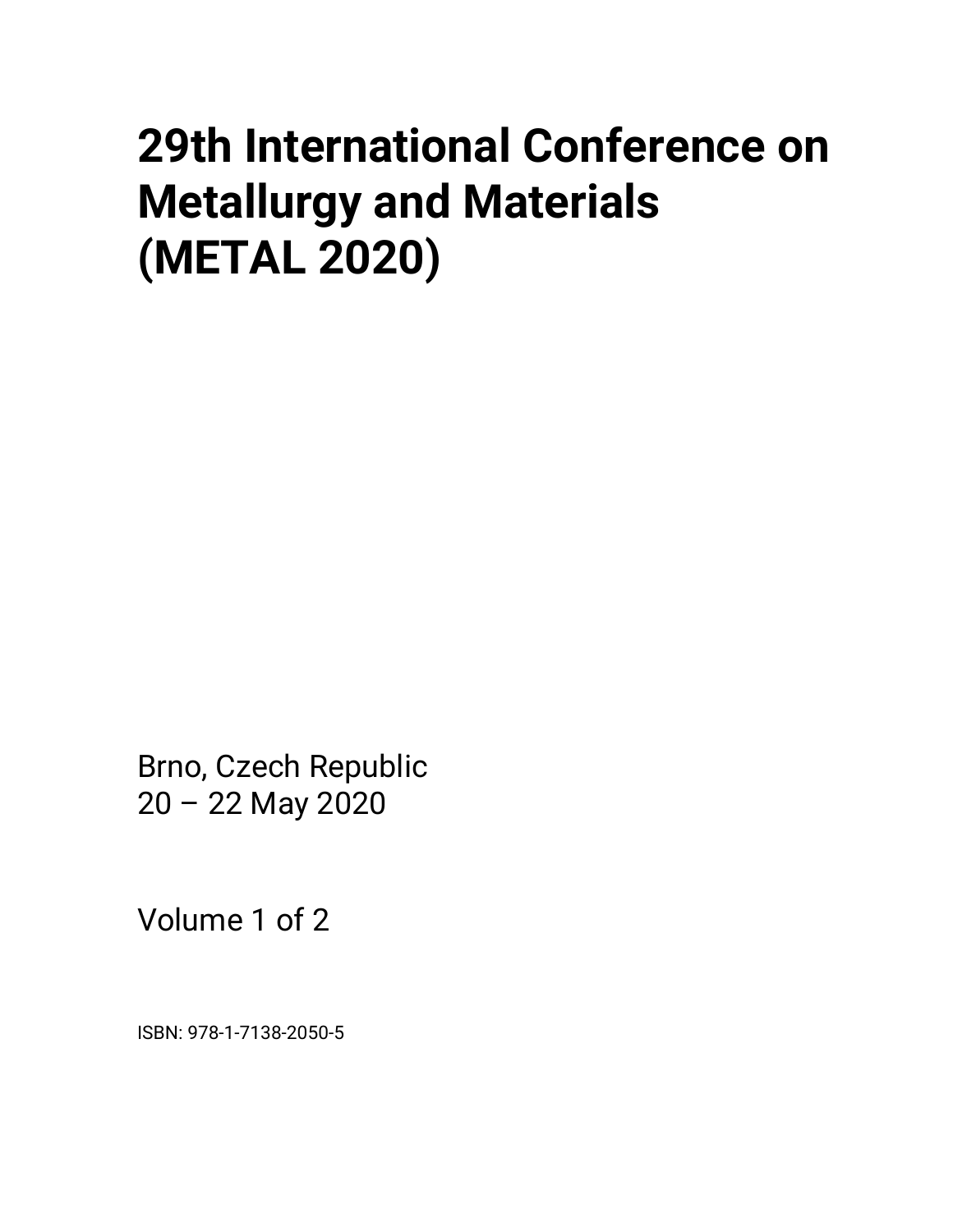**Printed from e-media with permission by:**

Curran Associates, Inc. 57 Morehouse Lane Red Hook, NY 12571



**Some format issues inherent in the e-media version may also appear in this print version.**

Copyright© (2020) by Tanger Ltd All rights reserved.

Printed with permission by Curran Associates, Inc. (2021)

For permission requests, please contact Tanger Ltd at the address below.

Tanger Ltd Keltickova 62 710 00 Slezka Ostrava Czech Republic

www.tanger.cz

## **Additional copies of this publication are available from:**

Curran Associates, Inc. 57 Morehouse Lane Red Hook, NY 12571 USA Phone: 845-758-0400 Fax: 845-758-2633 Email: curran@proceedings.com Web: www.proceedings.com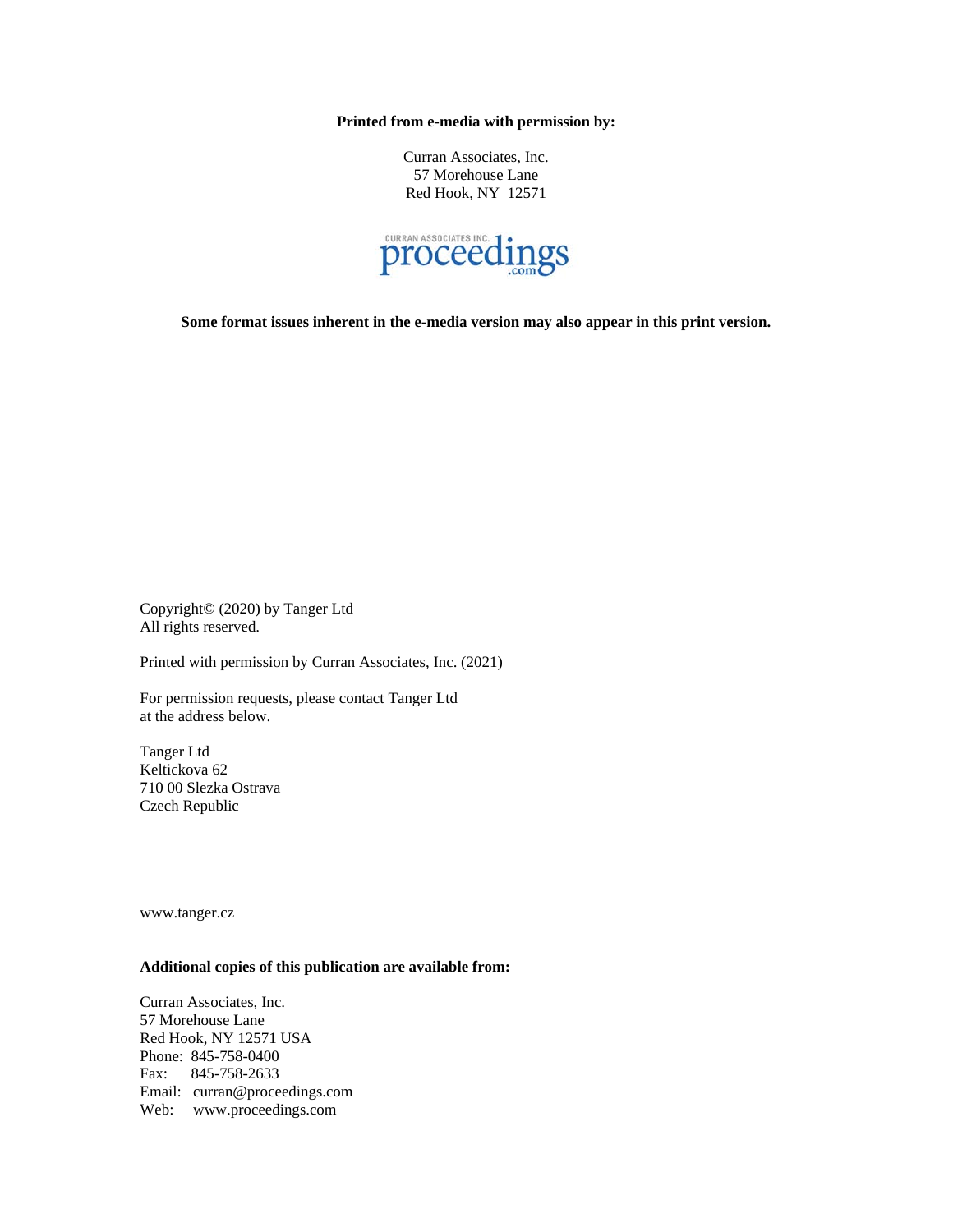# **CONTENT METAL 2020**

## **SESSION A - ADVANCED IRON, CAST IRON AND STEELMAKING**

| GETTING A COMPLEX MASTER ALLOY FOR ALLOYING HIGH-MANGANESE STEELS AND CAST ALUMINUM ALLOYS  20<br>Mykhailo VORON, Yuriy KOSTETSKY, Marina FON PRUSS                                |  |
|------------------------------------------------------------------------------------------------------------------------------------------------------------------------------------|--|
| INFLUENCE THE NON-METALLIC INCLUSIONS ON BENDING FATIGUE STRENGTH OF MEDIUM-CARBON                                                                                                 |  |
|                                                                                                                                                                                    |  |
| Tomasz LIPIŃSKI, Anna WACH, Dariusz KARPISZ                                                                                                                                        |  |
| AGGLOMERATION OF IRON-BEARING FINES: SELECTION OF THE BINDER FOR OPTIMAL BRIQUETTE                                                                                                 |  |
|                                                                                                                                                                                    |  |
| Christof LANZERSTORFER, Christian BRUNNER                                                                                                                                          |  |
|                                                                                                                                                                                    |  |
| Joachim VON SCHEELE, Vladimir ZILKA                                                                                                                                                |  |
|                                                                                                                                                                                    |  |
| Jaroslav MELECKÝ, Ladislav KOVÁŘ                                                                                                                                                   |  |
| COMPARISON OF TEMPERATURE AND MECHANICAL STRESS-STRAIN DISTRIBUTIONS OF STEEL BILLETS                                                                                              |  |
|                                                                                                                                                                                    |  |
| Michal BŘEZINA, Tomáš NÁVRAT, Josef ŠTĚTINA, Jaroslav KOVÁŘ, Lubomír KLIMEŠ, Tomáš MAUDER,<br>Jindřich PETRUŠKA                                                                    |  |
|                                                                                                                                                                                    |  |
| Mario MACHŮ, Ľubomíra DROZDOVÁ, Bedřich SMETANA, Jan RŮŽIČKA, Simona ZLÁ, Svetlana SOROKINA                                                                                        |  |
| STUDY OF AUSTEMPERED DUCTILE CAST IRON ENRICHED BY PARTICULAR RATIO OF NICKEL,                                                                                                     |  |
|                                                                                                                                                                                    |  |
| Regita BENDIKIENE, Antanas CIUPLYS, Ramunas CESNAVICIUS, Vytautas GRIGAS, Audrius JUTAS,<br>Aliaksandr BAHDANOVICH, Dzianis MARMYSH, Aleh NASAN, Liudmila SHEMET, Sergei SHERBAKOV |  |
|                                                                                                                                                                                    |  |
|                                                                                                                                                                                    |  |
| Ľubomíra DROZDOVÁ, Bedřich SMETANA, Mario MACHŮ, Svetlana SOROKINA, Simona ZLÁ,                                                                                                    |  |
| Monika KAWULOKOVÁ, Vlastimil NOVÁK, Lenka ŘEHÁČKOVÁ                                                                                                                                |  |
| IMPROVEMENT OF PRODUCTIVITY IN KUWAIT STEEL USING ERGONOMICS PARAMETERS                                                                                                            |  |
|                                                                                                                                                                                    |  |
| Ehsaan-Reza BAGHERIAN                                                                                                                                                              |  |
| DATA PROCESSING OF MEASURED SURFACE TEMPERATURES OF CONTINUOUSLY CAST BILLETS                                                                                                      |  |
|                                                                                                                                                                                    |  |
| René PYSZKO, Miroslav PŘÍHODA, Mário MACHŮ, Zdeněk FRANĚK                                                                                                                          |  |
|                                                                                                                                                                                    |  |
| Andrey BULANOV, Igor BELYAEV, Mikhail CHURBANOV, Yuriy BELOZEROV, Oleg TROSHIN,                                                                                                    |  |
| Aleksandr POTAPOV, Alexander SAVCHENKO, Pavel MOGILNIKOV, Sergey MELNIKOV                                                                                                          |  |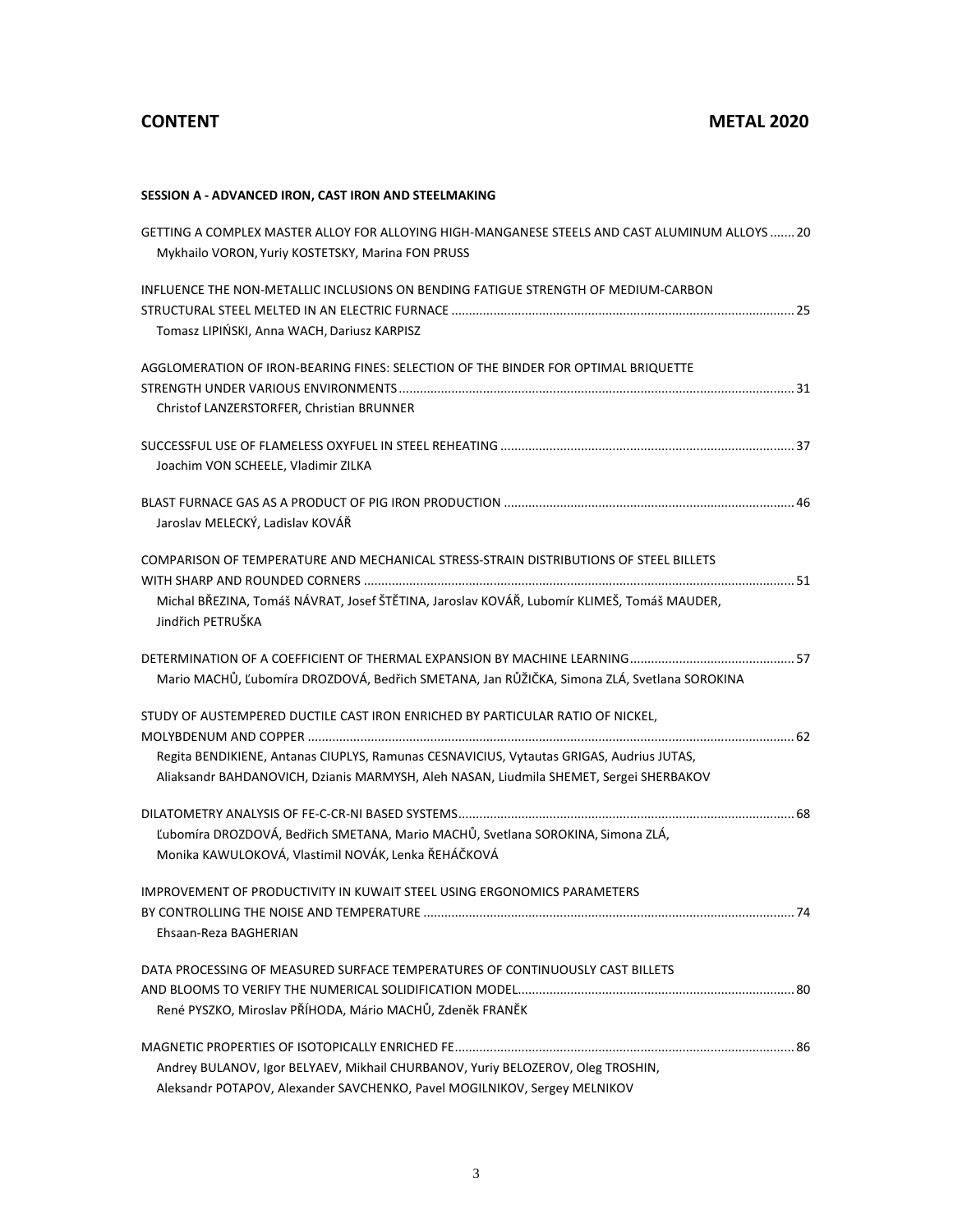| Vlastimil NOVÁK, Lenka ŘEHÁČKOVÁ, Petr KLUS, Bedřich SMETANA, Silvie ROSYPALOVÁ,                            |  |
|-------------------------------------------------------------------------------------------------------------|--|
| Ľubomíra DROZDOVÁ, Jana DOBROVSKÁ                                                                           |  |
|                                                                                                             |  |
| Hana OVČAČÍKOVÁ, Marek VELIČKA, Petra MAIEROVÁ, Jozef VLČEK, Jitka HALAMOVÁ                                 |  |
| HEAT TREATMENT PROCESSES OF STEEL-SMELTING SLAGS IN THE RECOVERY ENVIRONMENT 105                            |  |
| Sokhibjon Turdalievich MATKARIMOV                                                                           |  |
|                                                                                                             |  |
| Evgenii KUZIN, Natalya KRUCHININA, Julia AVERINA, Andrey KURBATOV, Tatyana NOSOVA                           |  |
|                                                                                                             |  |
| Michal POHANKA, Petr KOTRBÁČEK, Ondřej RESL, Hana BELLEROVÁ                                                 |  |
|                                                                                                             |  |
| Šárka LANGOVÁ, Dalibor MATÝSEK                                                                              |  |
|                                                                                                             |  |
| Jiřina VONTOROVÁ, Jaroslav BEŇO, Martin KRYSMÁNEK, Karolina SLAMOVÁ                                         |  |
|                                                                                                             |  |
| Ladislav KOVÁŘ, Pavel NOVÁK, Tomáš HAPLA, Jiří FRIES                                                        |  |
|                                                                                                             |  |
| Jan RŮŽIČKA, Mario MACHŮ, Jan HAŠČIN                                                                        |  |
| MODIFICATION OF THE HYDRATION PROCESSES OF ALKALI ACTIVATED BLAST FURNACE SLAG 150                          |  |
| Michaela TOPINKOVÁ, Jozef VLČEK, Miroslava KLÁROVÁ, Hana OVČAČÍKOVÁ, Petra MAIEROVÁ,<br>Veronika BLAHŮŠKOVÁ |  |
|                                                                                                             |  |
|                                                                                                             |  |
| Aneta Gądek-MOSZCZAK, Mariusz TWORZYDŁO, Paulina ROMAŃSKA                                                   |  |
|                                                                                                             |  |
| Luboš POLCAR, René PYSZKO                                                                                   |  |
| <b>SESSION B - METAL FORMING</b>                                                                            |  |
| EFFECT OF STRAIN ACCUMULATION UNDER HIGH TEMPERATURE THERMOMECHANICAL PROCESSING                            |  |
| ON THE ROLLING FORCE AND MECHANICAL PROPERTIES OF AUSTENITIC STAINLESS STEEL WITH VARIOUS                   |  |
|                                                                                                             |  |
| Andrei RUDSKOI, Georgii KODZHASPIROV, Jiří KLIBER                                                           |  |
|                                                                                                             |  |
| Wojciech PRESZ, Robert CACKO                                                                                |  |
|                                                                                                             |  |
| Irina VOLOKITINA, Andrey VOLOKITIN, Abdrakhman NAIZABEKOV, Sergey LEZHNEV,                                  |  |
| <b>Yevgeniy PANIN</b>                                                                                       |  |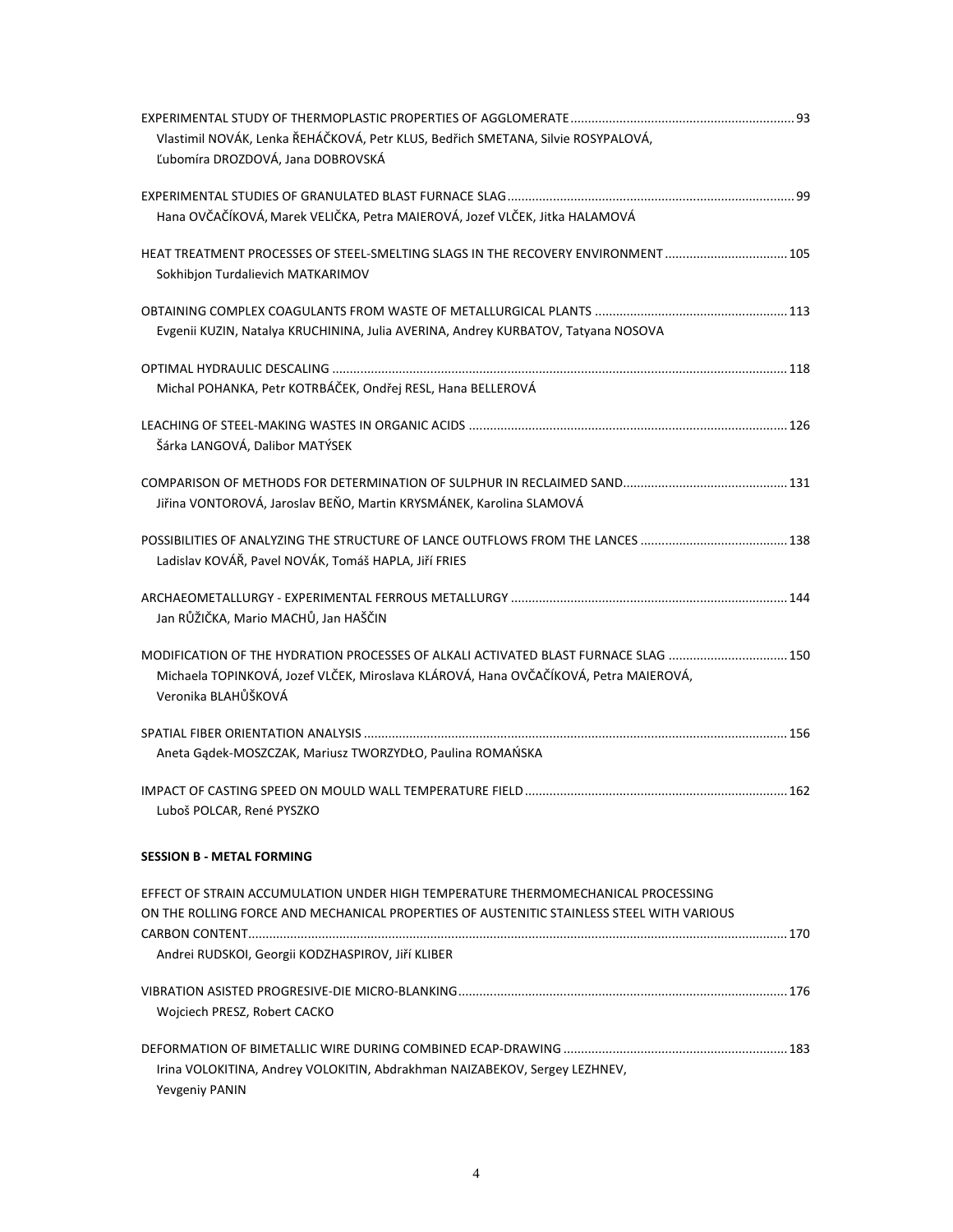| ANALYSIS OF ALLOY INFLUENCE ON THE JOINT FORMATION IN COMPOUND FORGING                      |  |
|---------------------------------------------------------------------------------------------|--|
|                                                                                             |  |
| Bernd-Arno BEHRENS, Kai BRUNOTTE, Philipp KUWERT                                            |  |
|                                                                                             |  |
| Alexander SCHREK, Alena BRUSILOVÁ, Pavol SEJČ, Marcela POKUSOVÁ                             |  |
|                                                                                             |  |
| Bernd-Arno BEHRENS, Kai BRUNOTTE, Michael TILL                                              |  |
|                                                                                             |  |
| Amar BOUDEDJA, Aghiles HANNAOU, Siham BEN ABDESSELAM, M. ALMANSBA                           |  |
| FEM RESEARCH OF INTERNAL STRESSES EVOLUTION IN THE PRESTRESSING STRAND PRODUCTION 215       |  |
| Alexey KORHUNOV, Ekaterina MEDVEDEVA, Polina IVEKEEVA, Dmitrii KONSTANTIOV                  |  |
|                                                                                             |  |
| Ladislav KANDER, Miroslav GREGER                                                            |  |
| GRAIN REFINEMENT IN HYPEREUTECTOID STEEL BY SEMI-SOLID PROCESSING FOLLOWED                  |  |
|                                                                                             |  |
| Kateřina RUBEŠOVÁ, Michal PEKOVIĆ, Hana JIRKOVÁ, David HRADIL                               |  |
|                                                                                             |  |
| Jiří SOBOTKA, Pavel SOLFRONK, David KOREČEK, Petr PILAŘ                                     |  |
|                                                                                             |  |
| Irina VOLOKITINA, Andrey VOLOKITIN, Yevgeniy PANIN, Marina LATYPOVA                         |  |
| DEFORMABILITY AND QUANTITATIVE DESCRIPTION OF THE MICROSTRUCTURE OF HOT-DEFORMED            |  |
|                                                                                             |  |
| Kazimierz DUCKI, Jacek MENDALA, Lilianna WOJTYNEK                                           |  |
| STREAMLINING THE PRODUCTION TECHNOLOGY OF BEARING COMPONENTS BY COLD ROLLING 252            |  |
| Dana STANČEKOVÁ, Richard JOCH, Miroslava ŤAVODOVÁ, Filip TURIAN                             |  |
| HEAT TREATMENT OF THIN SHEETS, RESEARCH METHODOLOGY TO DESIGN A COOLING SYSTEM  258         |  |
| Milan HNIZDIL, Martin CHABICOVSKY, Jan KOMINEK                                              |  |
| INFLUENCE OF LOADING RATE ON THE MATERIAL DEFORMATION BEHAVIOUR UNDER BI-AXIAL LOADING  265 |  |
| Pavel SOLFRONK, Jiří SOBOTKA, David KOREČEK, David MIZERA                                   |  |
| APPLICATION OF EXPLICIT-IMPLICIT CO-SIMULATION TECHNIQES INTO THE ROLL PASS DESIGN          |  |
|                                                                                             |  |
| Michał DZIEDZIC, Stanisław TURCZYN                                                          |  |
|                                                                                             |  |
| Ján MORAVEC                                                                                 |  |
|                                                                                             |  |
| Bernd-Arno BEHRENS, Jonathan URSINUS, Christoph BÜDENBENDER, Kai BRUNOTTE,                  |  |
| Florian NÜRNBERGER, Eugen DEMLER, Hans Jürgen MAIER                                         |  |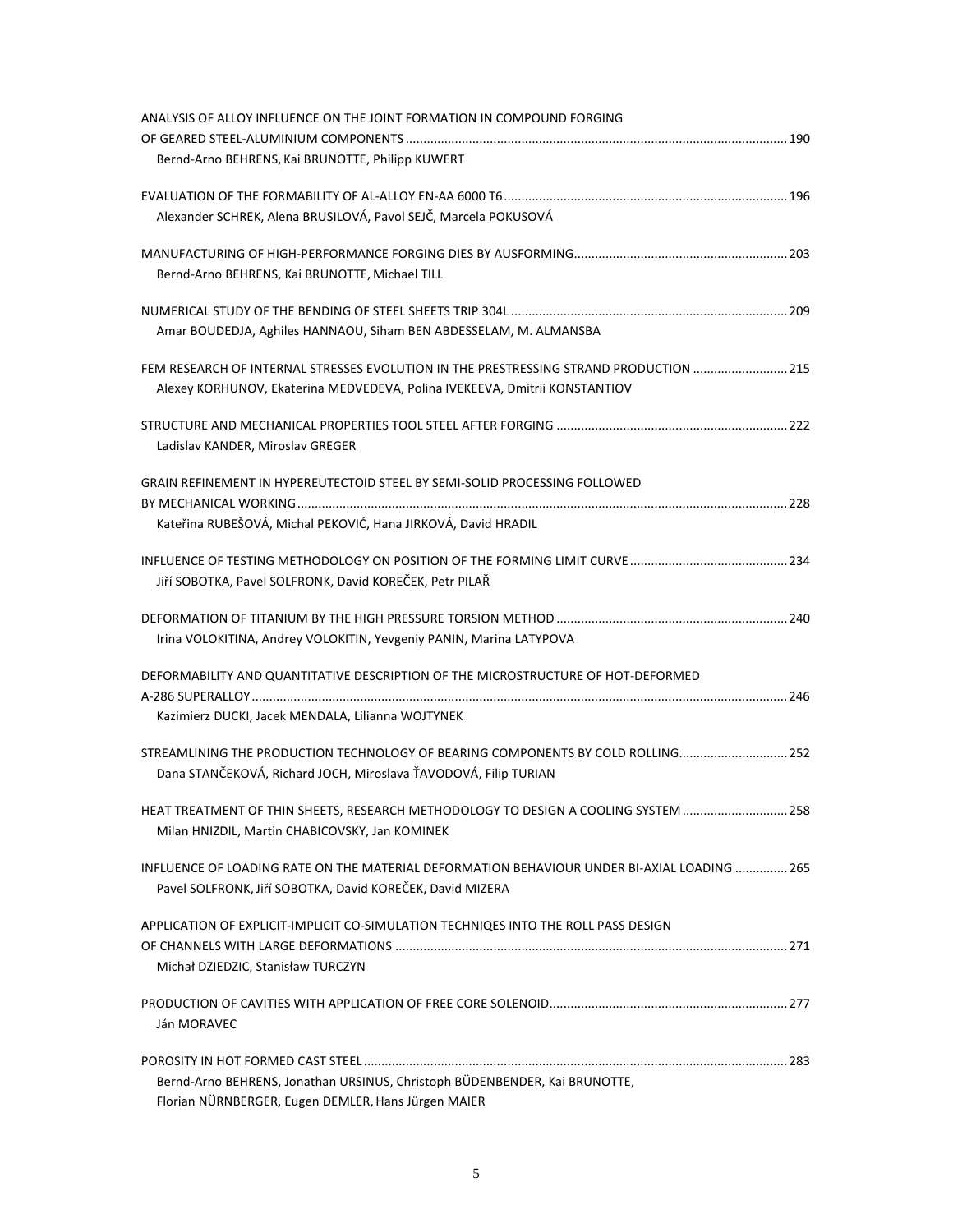| Abdrakhman NAIZABEKOV, Sergey LEZHNEV, Yevgeniy PANIN, Alexandr ARBUZ, Irina VOLOKITINA,     |  |
|----------------------------------------------------------------------------------------------|--|
| Andrey VOLOKITIN                                                                             |  |
|                                                                                              |  |
| THE INFLUENCE OF LASER PROCESSING ON MICROSTRUCTURE AND SELECTED PROPERTIES                  |  |
|                                                                                              |  |
| Aneta BARTKOWSKA, Peter JURČI, Mária HUDÁKOVÁ, Dariusz BARTKOWSKI, Damian PRZESTACKI,        |  |
| Martin KUSÝ, Martin KUŘÍK                                                                    |  |
| INCREASING THE MECHANICAL PROPERTIES OF DC01 STEEL BY THE DRECE METHOD OF SEVERE PLASTIC     |  |
|                                                                                              |  |
| Pavel SZKANDERA, Marek SADÍLEK, Stanislav RUSZ, Pavel DOSTÁL, Jaroslav DUBSKÝ, Jan ZELINKA,  |  |
| Ondřej KOTÁSEK                                                                               |  |
|                                                                                              |  |
| ON THE METAHEURISTIC OPTIMIZATION ALGORITHMS IN THE STRUGGLE FOR THE HOT FLOW CURVE          |  |
|                                                                                              |  |
| Petr OPĚLA, Ivo SCHINDLER, Stanislav RUSZ, Vojtěch ŠEVČÁK, Ilija MAMUZIC                     |  |
| EXPERIMENTAL VERIFICATION OF MECHANICAL PROPERTIES OF THUNGSTEN HEAVY ALLOYS                 |  |
|                                                                                              |  |
| Ludmila KRÁTKÁ                                                                               |  |
| NUMERICAL SERVICE LIFE CALCULATION OF FORMING TOOLS DURING THIXOFORGING USING                |  |
|                                                                                              |  |
| Bernd-Arno BEHRENS, Kai BRUNOTTE, Hendrik WESTER, Alexander ZAITSEV, Maiwand HOOTAK          |  |
| STUDY OF RADIAL-SHEAR ROLLING FEATURES AND PROPERTIES EVOLUTION OF 1050A ALUMINUM ALLOY  327 |  |
| Yury GAMIN, Alexander KOSHMIN, Alexander DOLBACHEV                                           |  |
|                                                                                              |  |
|                                                                                              |  |
| Alexandr ARBUZ, Anna KAWALEK, Kirill OZHMEGOV, Nurgul DANIYEVA, Evgeniy PANIN                |  |
| TENSILE PROPERTIES AND MIICROHARDNESS EVOLUTION IN MEDIUM CARBON SHEETS SUBJECTED            |  |
|                                                                                              |  |
| Ondřej HILŠER, Stanislav RUSZ, Martin PASTRŇÁK, Rostislav ZABYSTRZAN                         |  |
|                                                                                              |  |
| Ondřej HILŠER, Przemysław SNOPIŃSKI, Stanislav RUSZ, Tomasz TAŃSKI, Wojciech MAZIARZ,        |  |
|                                                                                              |  |
| Katarzyna STAN-GŁOWIŃSKA, Miroslav GREGER                                                    |  |
| HOT FORMING LIMIT CURVES FOR NUMERICAL PRESS HARDENING SIMULATION OF AISI 420C350            |  |
| Bernd-Arno BEHRENS, Johanna UHE, Hendrik WESTER, Eugen STOCKBURGER                           |  |
| <b>SESSION C - STEEL PRODUCTS - PROPERTIES</b>                                               |  |
| EFFECT OF GRAPHITE ON MATERIAL PROPERTIES OF SUPERHEATER TUBES MADE OF STEEL 16MO3           |  |
|                                                                                              |  |
| Šárka STEJSKALOVÁ, Zdeněk KUBOŇ, Gabriela ROŽNOVSKÁ                                          |  |
|                                                                                              |  |

THE TOPOGRAPHY CHANGE OF ELECTRODE TIPS AT RESISTANCE WELDING OF DEEP DRAWN STEEL DC05+ZE ........... 363 Marie KOLAŘÍKOVÁ, Ladislav KOLAŘÍK, Vlastimil KRÁLÍK, Jan SOVA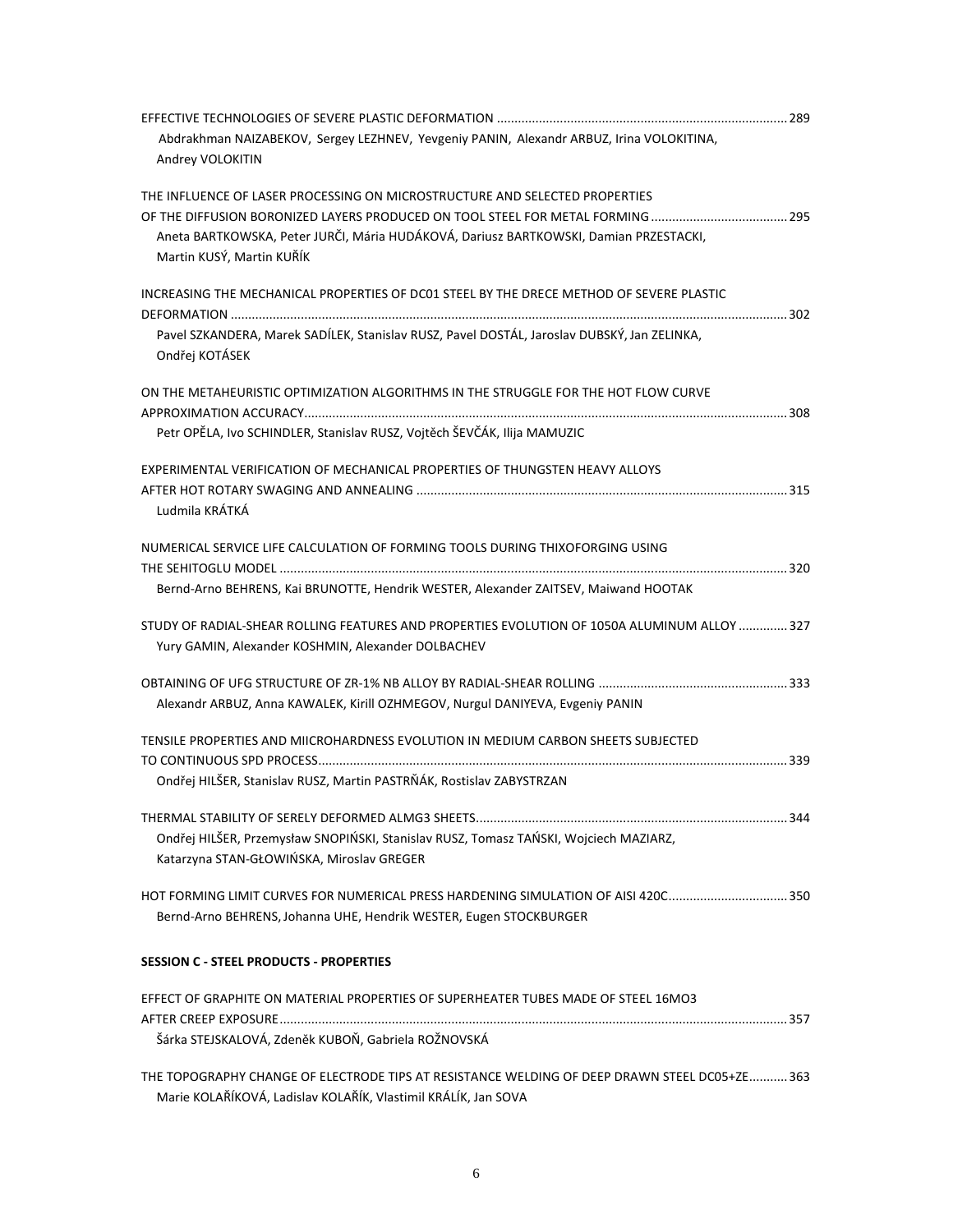| EXPERIMENTAL AND THEORETICAL DETERMINATION OF SPECIFIC HEATS, PHASE TRANSFORMATIONS         |  |
|---------------------------------------------------------------------------------------------|--|
|                                                                                             |  |
| Svetlana SOROKINA, Bedřich SMETANA, Ľubomíra DROZDOVÁ, Monika KAWULOKOVÁ, Simona ZLÁ        |  |
| EFFECT OF PLANAR ANISOTROPY ON THE PROPERTIES OF WORKPIECES FROM TAILOR WELDED              |  |
|                                                                                             |  |
| Alena BRUSILOVÁ, Alexander SCHREK, Marcela POKUSOVÁ                                         |  |
| COMPUTATIONAL METHODS OF HEAT AFFECTED ZONE DETERMINATION DURING ARC WELD SURFACING  381    |  |
| Mateusz MATUSZEWSKI, Radoslav KOŇÁR, Daniel HARMANIAK, Andrzej ZABORSKI                     |  |
| HYDROGEN EMBRITTLEMENT AND PECULIAR PRORERTIES OF DETERMINING THE CONCENTRATION             |  |
|                                                                                             |  |
| Julia AVERINA, Dmitry ZHUKOV, Victoria TSEVKOVA, Irina SAFAROVA, Elena SUBCHEVA             |  |
|                                                                                             |  |
| Štěpán JEŽEK, Jakub HORVÁTH, Ladislav KOLAŘÍK, Jiří JANOVEC, Marie KOLAŘÍKOVÁ               |  |
| FEA ANALYSIS OF BENDING STRESS AND DEFLECTION IN THIN STEEL SHEET WITH REINFORCING          |  |
|                                                                                             |  |
| Oleksandr KAPUSTYNSKYI, Nikolaj VIŠNIAKOV                                                   |  |
| RESEARCH OF TRIP STEEL MECHANICAL PROPERTIES UNDER CONDITIONS OF PLANE SHEAR STRESS  405    |  |
| David KOREČEK, Pavel SOLFRONK, Jiří SOBOTKA                                                 |  |
|                                                                                             |  |
| Gintautas DUNDULIS, Albertas GRYBENAS, Matthias BRUCHHAUSEN, Roman CICERO,                  |  |
| Kevin MOTTERSHEAD, Caitlin HUOTILAINEN, Jean-Christophe LE ROUX, Marc VANKEERBERGHEN        |  |
| THERMAL ANNEALING OF WWER - 440 NUCLEAR REACTOR PRESSURE VESSEL INTERNALS MATERIAL  416     |  |
| Ivana SCHNABLOVÁ, Radim KOPŘIVA, Ondřej BURŠÍK, Kateřina RUSŇÁKOVÁ, Aleš MATERNA            |  |
| FRACTURE BEHAVIOUR, STRUCTURE AND MECHANICAL PROPERTIES OF A508 GR. 4N CLASS                |  |
| Ladislav KANDER, Šárka STEJSKALOVÁ, Petr ČÍŽEK                                              |  |
|                                                                                             |  |
| EFFECT OF HOLDING TIME AT STABILIZATION ANNEALING ON PROPERTIES OF 08CH18N10T               |  |
| Hana JIRKOVÁ, Tomáš JANDA, Jan RŮŽIČKA, Josef MACH, Julie VOLKMANNOVÁ                       |  |
|                                                                                             |  |
|                                                                                             |  |
| Šárka HERMANOVÁ, Petr ČÍŽEK, Gabriela ROŽNOVSKÁ, Jana KOSŇOVSKÁ                             |  |
|                                                                                             |  |
| Yuriy BELOKON, Aleksander YAVTUSHENKO, Victor PROTSENKO, Yulia BONDARENKO, Andrii CHEILYTKO |  |
| INFLUENCE OF THE WELDING PROCESS ON CHANGES IN THE S460MC FINE-GRAINED STEEL JOINTS         |  |
|                                                                                             |  |
| Jaromir MORAVEC, Jan NOVÁK, Jiri SOBOTKA, Iva NOVÁKOVÁ                                      |  |
|                                                                                             |  |
| Petra VÁŇOVÁ, Jaroslav SOJKA, Mária MELICHEROVÁ, Kateřina KONEČNÁ, Taťána RADKOVSKÁ         |  |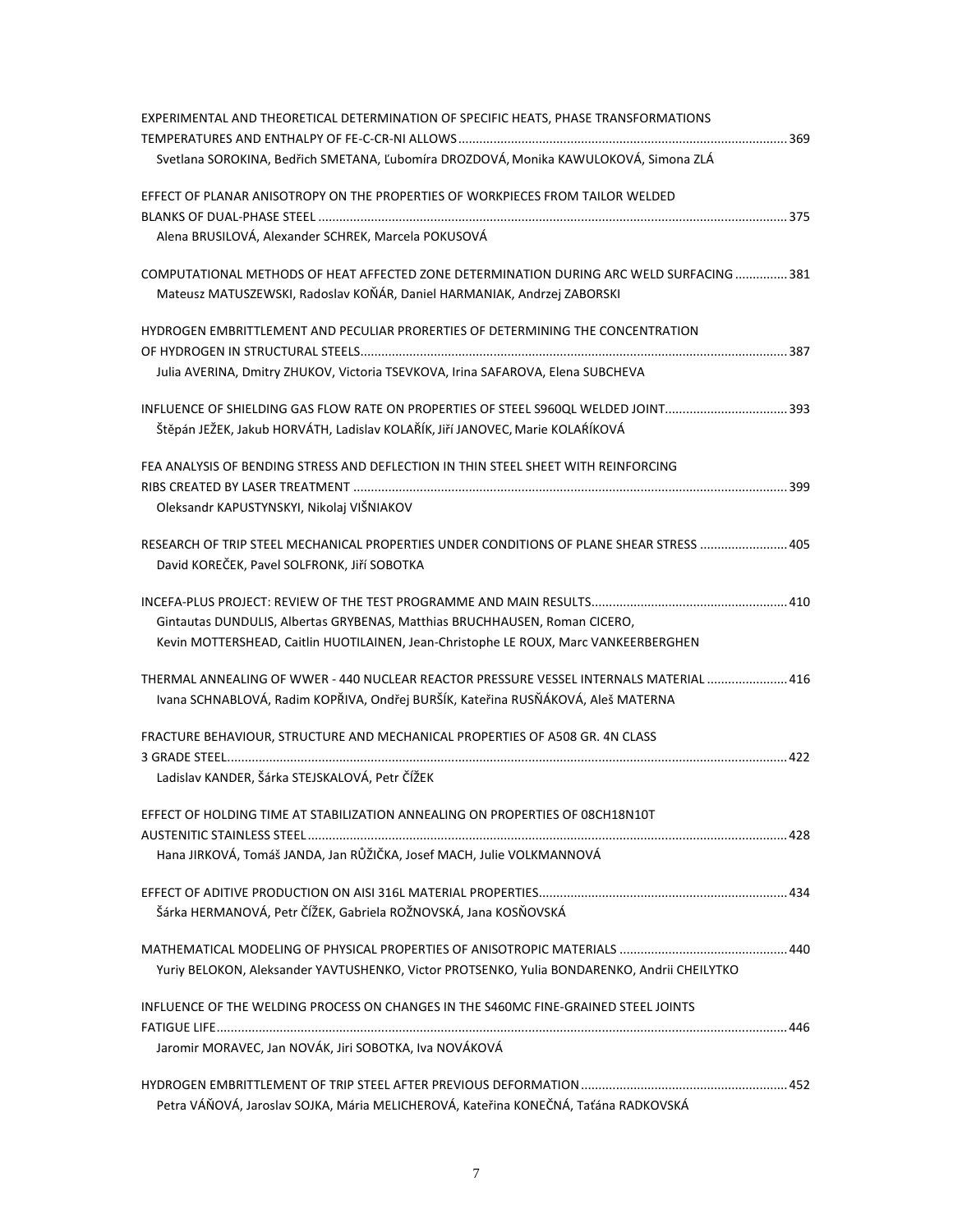| Lukáš KUDRNA, Petra VÁŇOVÁ, Jitka MALCHARCZIKOVÁ, Tomáš KUBÍN                          |  |
|----------------------------------------------------------------------------------------|--|
| PHYSICAL MODELING OF HOT PLASTIC DEFORMATION PROCESS OF POWDER HIGH-SPEED STEEL        |  |
|                                                                                        |  |
| Maxim ZAMOZDRA, Sergey GANIN, Valery TSEMENKO                                          |  |
|                                                                                        |  |
| Kryštof HRADEČNÝ, Renáta PALUPČÍKOVÁ, Anastasia VOLODARSKAJA, Vlastimil VODÁREK        |  |
| SELECTED PROPERTIES OF HYBRID PTA-MAG WELDED JOINTS OF THERMOMECHANICALLY              |  |
|                                                                                        |  |
| Beata SKOWROŃSKA, Tomasz CHMIELEWSKI, Tadeusz SAŁACIŃSKI, Jacek SZULC, Rafał ŚWIERCZ   |  |
| SECONDARY HARDENING OF HOMOGENEOUS T24 WELDS AFTER SHORT-TERM ANNEALING                |  |
|                                                                                        |  |
| Iva ŠÍPOVÁ, Daniel BARTONĚK, Vlastimil VODÁREK                                         |  |
| INFLUENCE OF PLASMA ELECTROLYTIC HARDENING ON THE STRUCTURE AND PROPERTIES             |  |
|                                                                                        |  |
| Bauyrzhan RAKHADILOV, Zarina SATBAYEVA, Zhuldyz SAGDOLDINA, Rauan KOZHANOVA            |  |
|                                                                                        |  |
| Agata DUDEK, Jerzy CUGOWSKI                                                            |  |
|                                                                                        |  |
| Iliyan DANEV, Danail GOSPODINOV, Rossen RADEV, Mariana ILIEVA                          |  |
| MODELING OF STATIC RECRYSTALLIZATION IN ALLOYED AUSTENITE WITH ACCOUNT OF RECOVERY 506 |  |
| Alexander VASILYEV, Semen SOKOLOV, Dmitry SOKOLOV, Alexandr ZISMAN                     |  |
| SMALL PUNCH TESTING OF THICK WALLED PIPE MADE OF THE STEEL P92 WITH HETEROGENEOUS      |  |
|                                                                                        |  |
| Zdeněk KUBOŇ                                                                           |  |
|                                                                                        |  |
| Ondřej AMBROŽ, Šárka MIKMEKOVÁ, Veronika HEGROVÁ, Tomohiro AOYAMA                      |  |
|                                                                                        |  |
| Igor BELYAEV, Dmitry SEROV, Andrey KIREEV, Alexandr KUTEPOV, Alexandr LYUKHTER,        |  |
| Alexey ZHOKIN, Vladimir RYKOV, Natalia KOLCHUGINA                                      |  |
|                                                                                        |  |
| Petr MARTÍNEK, Pavel PODANÝ                                                            |  |
| STUDY OF SECONDARY PHASES IN TRIP STEEL BY ADVANCED SEM AND AFM TECHNIQUES 533         |  |
| Šárka MIKMEKOVÁ, Ondřej AMBROŽ, Veronika HEGROVÁ, Tomohiro AOYAMA                      |  |
| INFLUENCE OF LASER POWER IN DIRECT LASER DEPOSITION ON THE PROPORTION OF FERRITE       |  |
| Michal BRÁZDA, Pavel SALVETR, Jaromír DLOUHÝ, Jaroslav VAVŘÍK                          |  |
|                                                                                        |  |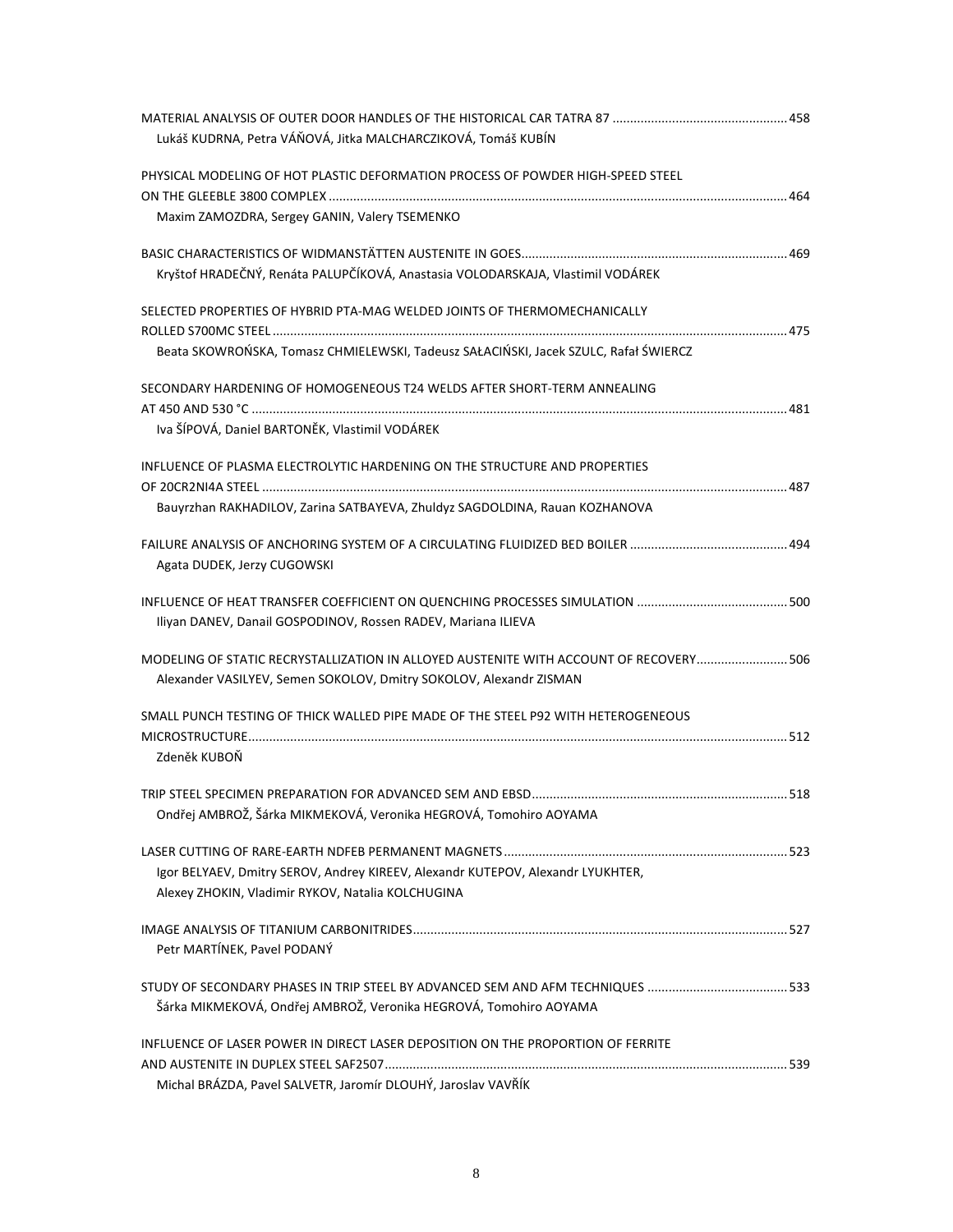| STUDY OF THE STEEL HEAT TREATMENT MODE FOR THE PURPOSE OF INCREASING THE EFFICIENCY        |  |
|--------------------------------------------------------------------------------------------|--|
| 545                                                                                        |  |
| Andrey KURBATOV, Julia AVERINA, Evgenii KUZIN, Victoria TSEVKOVA, Nadezhda MOISEEVA        |  |
|                                                                                            |  |
| Sergei IGOSHIN, Dmitriy MASAYLO, Artem KIM, Anatoliy POPOVICH                              |  |
| COMPLEX EVALUATION OF STRUCTURE AND MATERIAL PROPERTIES OF SELECTED WELDING JOINTS 555     |  |
| Magdalena ŠMÁTRALOVÁ, Petr ČÍŽEK, Ladislav KANDER                                          |  |
|                                                                                            |  |
| Eva MAZANCOVÁ, Pavel KUČERA                                                                |  |
| EFFECT OF THERMAL AGING ON STRUCTURAL CHANGES IN P91 AND P5 HEAT RESISTANT STEELS          |  |
| Vidas MAKAREVIČIUS, Arūnas BALTUŠNIKAS, Irena LUKOŠIŪTĖ, Rita KRIŪKIENĖ, Albertas GRYBĖNAS |  |
| PRACTICAL PROCESS CHARACTERISATION FOR HOT-STAMPING REGARDING THE HEAT TRANSFER            |  |
|                                                                                            |  |
| Bernd-Arno BEHRENS, Kai BRUNOTTE, Hendrik WESTER, Felix MÜLLER                             |  |
| INVESTIGATION OF THE PROCESS WINDOW FOR DEFORMATION INDUCED FERRITE TO IMPROVE             |  |
|                                                                                            |  |
| Bernd-Arno BEHRENS, Kai BRUNOTTE, Hendrik WESTER, *Eugen STOCKBURGER                       |  |
|                                                                                            |  |
| Janusz PIKUŁA, Tomasz PFEIFER                                                              |  |
| IMPROVING THE PROCESS OF ACHIEVING REQUIRED MICROSTRUCTURE AND MECHANICAL                  |  |
|                                                                                            |  |
| Dominika SIWIEC, Renata DWORNICKA, Andrzej PACANA                                          |  |
|                                                                                            |  |
| Petr ČÍŽEK, Ladislav KANDER                                                                |  |
| PRACTICAL EXPERIENCE WITH WELDING NEW GENERATION STEEL THOR®115 ASSIGNED                   |  |
| Krzysztof KWIECIŃSKI, Michał URZYNICOK, Antonella FERRARA, Valentina BARSAN                |  |
|                                                                                            |  |
| SESSION D - MODERN TRENDS IN SURFACE ENGINEERING                                           |  |
| EXPERIMENTAL INVESTIGATION OF INFLUENCE WEDM PARAMETERS ON SURFACE ROUGHNESS               |  |
|                                                                                            |  |
| Dorota ONISZCZUK-ŚWIERCZ, Rafał ŚWIERCZ, Tomasz CHMIELEWSKI, Tadeusz SAŁACIŃSKI            |  |
| THE INFLUENCE OF NITRIDING ON THE GEOMETRIC ACCURACY OF PARTS OF SPECIAL TECHNOLOGY  617   |  |
| David DOBROCKÝ, Zdeněk POKORNÝ, Zbyněk STUDENÝ, Zdeněk JOSKA, Jiří PROCHÁZKA, Emil SVOBODA |  |
|                                                                                            |  |
| Jakub LUDVÍK, Tomáš LOVAŠI, Zuzana ŽOFKOVÁ, Milan KOUŘIL                                   |  |
|                                                                                            |  |
| Eduard HEGR, Zbynek STUDENY, Huu Chien NGUYEN, Jiri PROCHAZKA, Jan ADAM                    |  |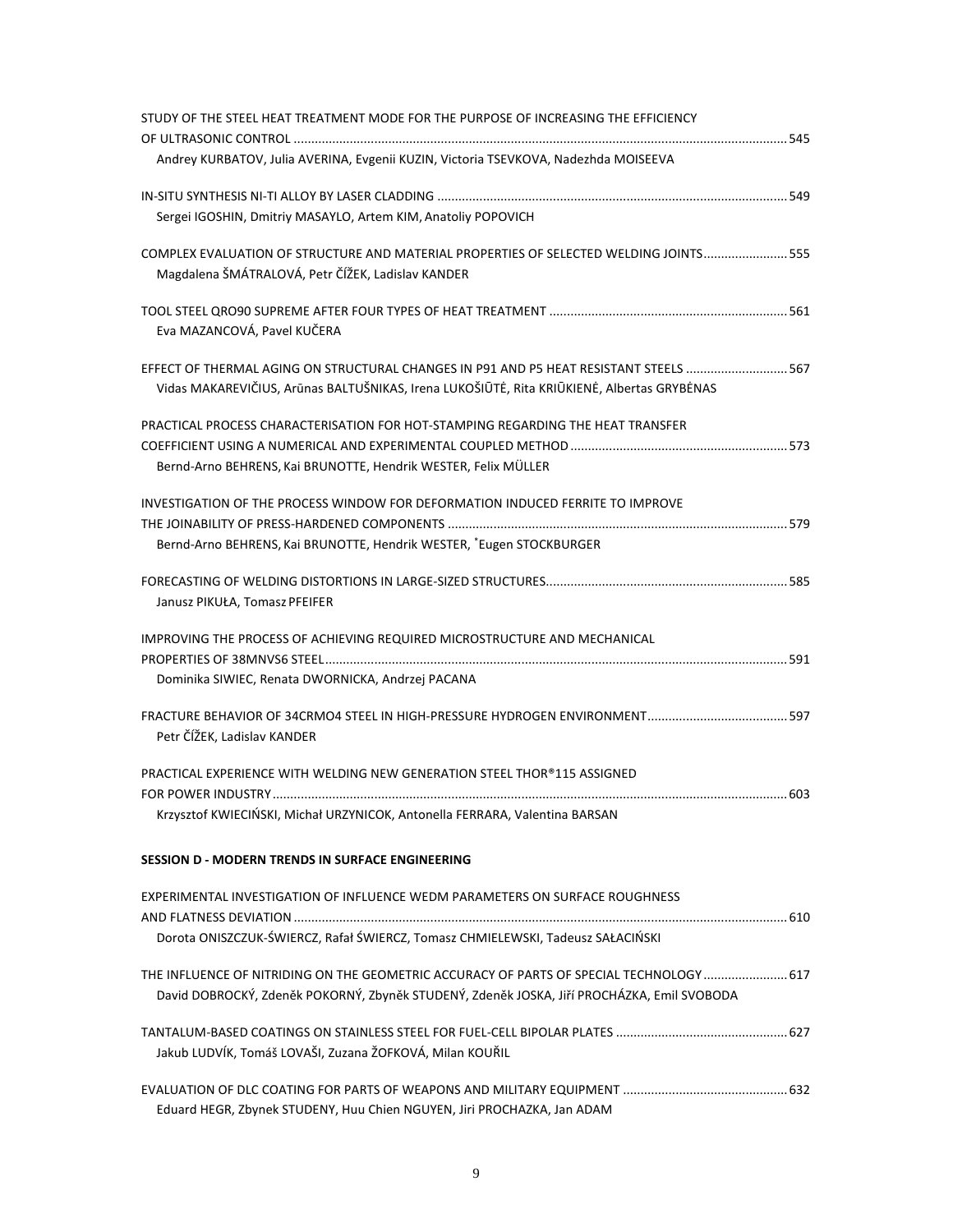| Tomasz LIPIŃSKI, Dariusz KARPISZ                                                                     |  |
|------------------------------------------------------------------------------------------------------|--|
| HARMONIZATION OF TECHNICAL DEMANDS TO PAINT COATINGS AS A COMPONENT                                  |  |
|                                                                                                      |  |
| Veniamin BOLDYREV, Vladimir MEN'SHIKOV, Flura IL'DARKHANOVA, Valentina PUCHKOVA,<br>Daria STRAPOLOVA |  |
| MICROSTRUCTURE, TRIBOLOGICAL BEHAVIOUR AND XRD ANALYSIS OF HVOF SPRAYED                              |  |
|                                                                                                      |  |
| Aleš GLANC, Šárka HOUDKOVÁ, Zdeněk JANSA, Marek VOSTŘÁK                                              |  |
| MICROSTRUCTURE AND MECHANICAL PROPERTIES OF NANOSTRUCTURED TI-22NB-10ZR COATINGS  660                |  |
| Emilio FRUTOS, Miroslav KARLÍK, José Antonio JIMÉNEZ, Tomáš POLCAR                                   |  |
| IMPROVING PERFORMANCE AND SERVICE LIFE OF RAIL VEHICLES COMPONENTS BY TWIN                           |  |
| Petra ŠULCOVÁ, Marek VOSTŘÁK, Jakub ANTOŠ, Kateřina LENCOVÁ                                          |  |
| POTENTIAL OF THERMAL SPRAYED TECHNOLOGIES FOR MAINTENANCE AND REPAIR                                 |  |
|                                                                                                      |  |
| Šárka HOUDKOVÁ, Zdeněk ČESÁNEK, Petra ŠULCOVÁ, Anna KESLOVÁ, Kateřina LENCOVÁ,<br>Josef DULIŠKOVIČ   |  |
|                                                                                                      |  |
| STUDYING THE INFLUENCE OF LOW-FREQUENCY AXIAL FLUCTUATIONS DURING SURFACE                            |  |
|                                                                                                      |  |
| Nikita BOGATOV, Veniamin BOLDYREV, Anastasiya SAVINA, Aleksandr ZOTKIN, Anastasiya RAZVODOVA         |  |
| THE APPLICATION OF ENA FOR COMPARISON OF PROTECTIVE PERFORMANCE OF ZRP MODIFIED                      |  |
|                                                                                                      |  |
| Boleslav EREMIÁŠ, Lubomír MINDOŠ, Libor TUREK                                                        |  |
| THE EFFECT OF HYDROGEN CHARGING ON THE QUALITY OF ZINC AND POWDER PAINT COATINGS  689                |  |
| Kateřina KREISLOVÁ, Libor TUREK, Lubomír MINDOŠ                                                      |  |
|                                                                                                      |  |
| Břetislav SKRBEK, Jakub MRÁZ                                                                         |  |
|                                                                                                      |  |
| Veniamin BOLDYREV, Vladimir MEN'SHIKOV, Anastasiya SAVINA, Nikita BOGATOV, Aleksandr ZOTKIN,         |  |
| Flura IL'DARHANOVA, Anastasia RAZVODOVA                                                              |  |
| SPRAYING PARAMETERS OPTIMIZATION FOR WEAR AND ABRASION RESISTANCE OF CR2O3 COATING                   |  |
|                                                                                                      |  |
| Jakub ANTOŠ, Kateřina LENCOVÁ, Petra ŠULCOVÁ, Anna KESLOVÁ, Josef DULIŠKOVIČ                         |  |
|                                                                                                      |  |
| Marek VOSTŘÁK, Šárka HOUDKOVÁ, Josef DULIŠKOVIČ, Matěj HRUŠKA, Jiří HALML                            |  |
| COMPARISON OF MECHANICAL PROPERTIES OF LASER CLADDED WC AND (TIW)C1-x IN NI-BASED                    |  |
|                                                                                                      |  |
| Marek VOSTŘÁK, Jan HAJŠMAN, Matěj HRUŠKA, Anna KESLOVÁ                                               |  |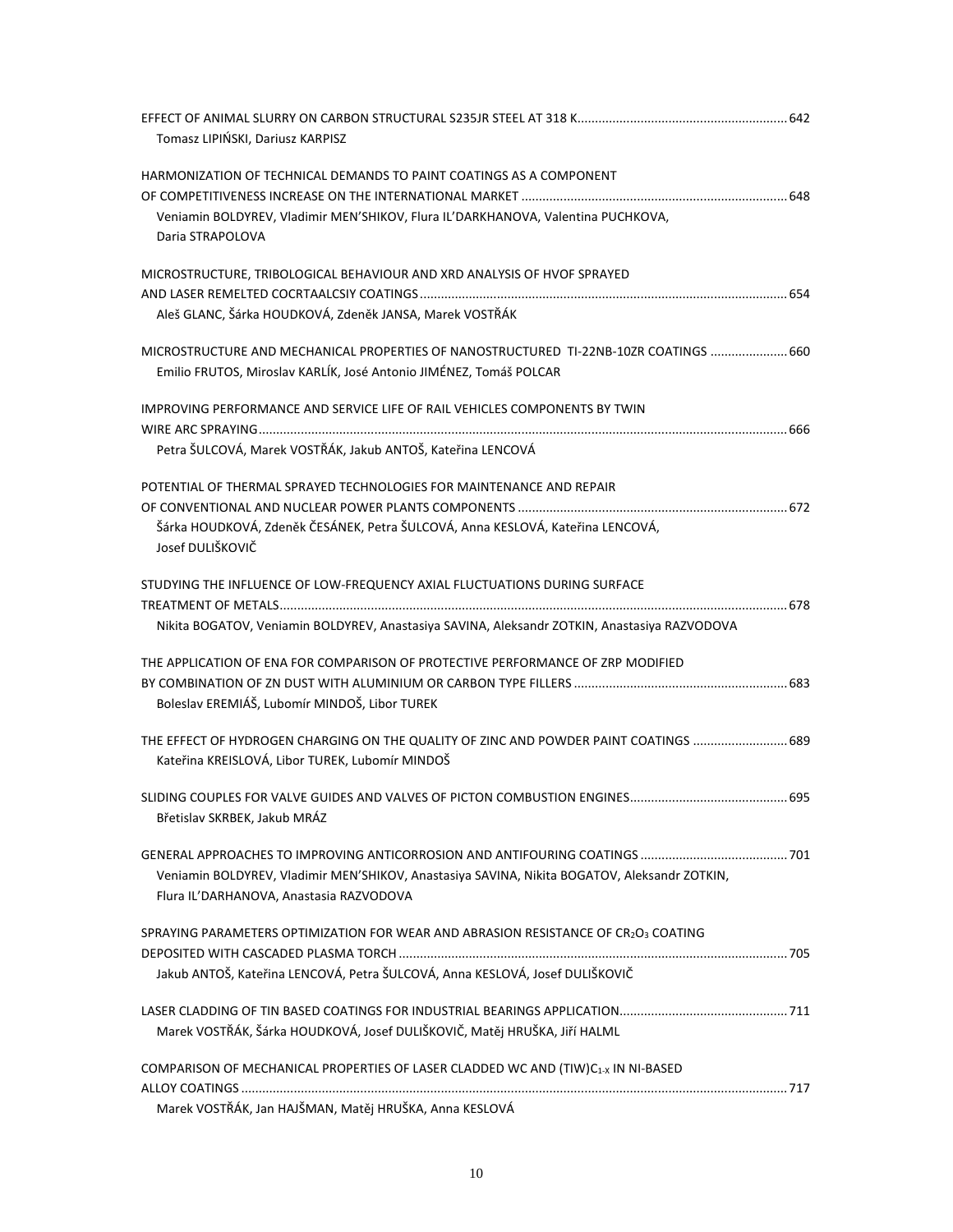| Norbert RADEK, Jacek PIETRASZEK, Łukasz J. ORMAN                                             |  |
|----------------------------------------------------------------------------------------------|--|
| PROTECTION OF LEAD STORED IN MUSEUM STORAGE CABINETS AGAINST CORROSION BY MEANS              |  |
|                                                                                              |  |
| Kristýna Charlotte STRACHOTOVÁ, Milan KOUŘIL                                                 |  |
| HIGH-TEMPERATURE TRIBOLOGICAL PROTECTION OF LASER CLADDING MATERIALS FOR POWER               |  |
|                                                                                              |  |
| Petra ČEJKOVÁ, Antonín KŘÍŽ, Karel BROM, Petr STEIDL                                         |  |
| IMPROVEMENT OF STEEL SHEETS' CORROSION RESISTANCE BY APPLICATION                             |  |
|                                                                                              |  |
| Emil EVIN, Miroslav TOMÁŠ, Ján KEPIČ                                                         |  |
| CORROSIVE - MECHANICAL DAMAGE OF THE PRESSURE PARTS OF HEAT ENERGY EQUIPMENT749              |  |
| Mária HAGAROVÁ, Dagmar JAKUBÉCZYOVÁ, Gabriela BARANOVÁ                                       |  |
| TUNGSTEN-STEEL AND TUNGSTEN-CHROMIUM COMPOSITES PREPARED BY RF PLASMA SPRAYING  756          |  |
| Jiří MATĚJÍČEK, Jakub KLEČKA, Jan CIZEK, Jakub VEVERKA, Monika VILÉMOVÁ, Tomáš CHRÁSKA,      |  |
| Vishnu GANESH                                                                                |  |
|                                                                                              |  |
| Aleksey ABRASHOV, Anastasiya KOLESNIKOVA, Nelya GRIGORYAN, Tigran VAGRAMYAN                  |  |
| DEVELOPMENT OF CHROMATE-FREE PASSIVATION PROCESSES FOR MAGNESIUM ALLOY AZ31B 770             |  |
| Maria SIMONOVA, Aleksey ABRASHOV, Nelya GRIGORYAN, Tigran VAGRAMYAN, Vladimir MEN'SHIKOV     |  |
| COMPARISON OF MICROSTRUCTURE AND EROSION WEAR RESISTANCE OF HVOF                             |  |
|                                                                                              |  |
| Anna KESLOVÁ, Šárka HOUDKOVÁ, Marek VOSTŘÁK, Jakub ANTOŠ                                     |  |
|                                                                                              |  |
| Ekaterina SHCHERBINA, Aleksey ABRASHOV, Nelya GRIGORYAN, Venera ALESHINA,                    |  |
| Tigran VAGRAMYAN, Vladimir MEN'SHIKOV                                                        |  |
| PROTECTION OF LEAD BY PRESERVATION ACRYLIC COATINGS IN ACETIC VAPORS ENVIRONMENT  788        |  |
| Šárka MSALLAMOVÁ, Milan KOUŘIL, František MÍČEK, Kateryna POPOVA, Jessika YERBE              |  |
| HYDROPHOBIC AND ANTIBACTERIAL PROPERTIES OF LASER MICROMACHINED STEEL SURFACES793            |  |
| Šimon SYROVÁTKA, Jiří MARTAN                                                                 |  |
| TRIBOLOGICAL ASPECTS OF PLASMA NITRIDED LAYER IN THE CASE OF A NON-CONVENTIONAL              |  |
|                                                                                              |  |
| Carmen-Penelopi PAPADATU                                                                     |  |
|                                                                                              |  |
| Julia AVERINA, Galina KALYAKINA, Veniamin BOLDYREV, Alexander CHEREDNICHENKO, Evgenia RYBINA |  |
| INFLUENCE OF CERAMIC TOOL PROCESSING PARAMETERS ON THE STATE OF NC6 STEEL SURFACE 810        |  |
| Aleksander PRZESMYCKI, Tadeusz SAŁACIŃSKI, Maciej WINIARSKI, Tomasz CHMIELEWSKI,             |  |
| Rafał ŚWIERCZ, Daniel CIARCIŃSKI                                                             |  |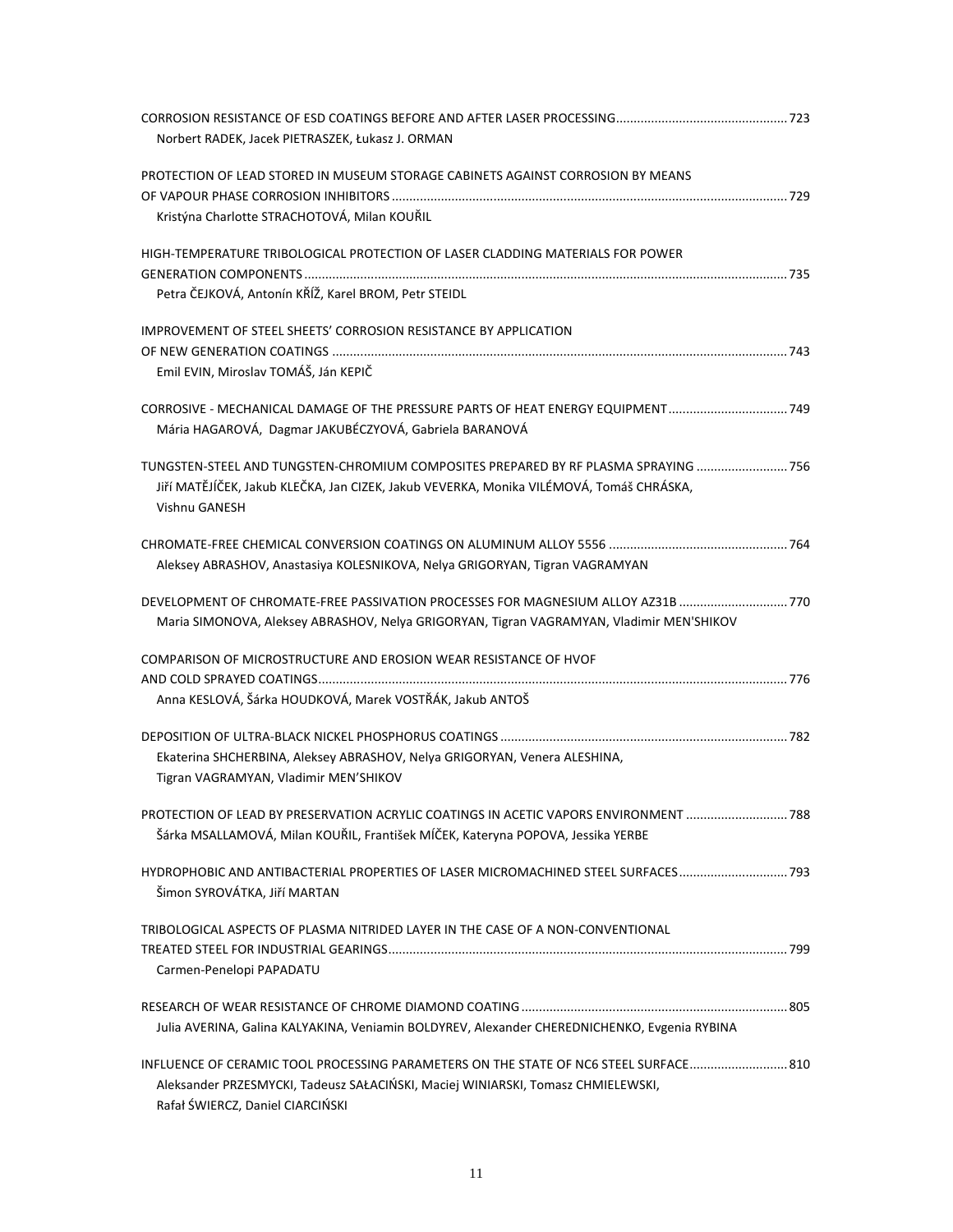| INFLUENCE OF MEDIUM ON CORROSION AND MICROSTRUCTURAL PROPERTIES OF K110                                                                                            |  |
|--------------------------------------------------------------------------------------------------------------------------------------------------------------------|--|
|                                                                                                                                                                    |  |
| Sandra BRAJČINOVIĆ, Anita BEGIĆ HADŽIPAŠIĆ, Ljerka SLOKAR BENIĆ                                                                                                    |  |
|                                                                                                                                                                    |  |
| Jaroslav VAVŘÍK, Taťána HRBÁČKOVÁ, Pavel SALVETR, Michal BRÁZDA                                                                                                    |  |
| THE STUDY OF ANTICORROSIVE COLD SPRAYED AL-ZN COATINGS FOR ND-FE-B PERMANENT MAGNETS  827                                                                          |  |
| Igor BELYAEV, Kirill FROLOV, Aleksey STEPNOV, Viacheslav BAZHENOV, Andrey KIREEV                                                                                   |  |
| INFLUENCE OF LASER PROCESSING ON THE MICROSTRUCTURE, MICROHARDNESS                                                                                                 |  |
| AND CORROSION RESISTANCE OF DIFFUSION BORONIZED LAYER PRODUCED ON 145CR6 TOOL STEEL  833<br>Aneta BARTKOWSKA, Dariusz BARTKOWSKI, Peter JURČI, Damian PRZESTACKI   |  |
| ECOTOXICITY AND CORROSION INHIBITION EFFECT OF QUINOLONIUM AND IMIDAZOLIUM SALTS840                                                                                |  |
| Kristýna MARKOVÁ, Jiří PAVLOVSKÝ, Šárka LANGOVÁ, Petr PÁNEK                                                                                                        |  |
|                                                                                                                                                                    |  |
| Marek Stanisław WĘGLOWSKI, Jerzy DWORAK, Stanisław DYMEK, Izabela KALEMBA-REC,<br>Adriana WRONA, Katarzyna KUSTRA, Marcin LIS                                      |  |
|                                                                                                                                                                    |  |
| COMPARISON OF DIFFERENT AGENTS FOR SURFACE TREATMENT OF ALUMINIUM                                                                                                  |  |
| Vít ZÁLIŠ, Jiří BÁRTA                                                                                                                                              |  |
|                                                                                                                                                                    |  |
| Peter BOHÁČIK, Jiří BÁRTA                                                                                                                                          |  |
| DISTORTION MODELLING OF STEEL 316L SYMMETRIC BASE PLATE FOR ADDITIVE                                                                                               |  |
|                                                                                                                                                                    |  |
| Abhilash KIRAN, Josef HODEK, Jaroslav VAVŘÍK, Ondřej LUKÁŠ, Miroslav URBÁNEK                                                                                       |  |
| STUDYING THE SELF-ORGANIZATION OF MACROMOLECULES ON THE SURFACE OF TEXTURED                                                                                        |  |
|                                                                                                                                                                    |  |
| Olga MAKSIMOVA, Valentin SMIRNOV, Stepan OSIPOV, Evgenii MENSHIKOV, Andrei MAKSIMOV,<br>Vladislav EGOROV, Alena TRIFANOVA, Aleksander BAIDZHANOV, Nadezhda OSIPOVA |  |
|                                                                                                                                                                    |  |
| <b>SESSION E - NON-FERROUS METALS AND ALLOYS</b>                                                                                                                   |  |
| CRACKS FORMATION IN NICKEL-BASED SINGLE CRYSTAL ALLOY MANUFACTURED                                                                                                 |  |
|                                                                                                                                                                    |  |
| Evgenii BORISOV, Kirill STARIKOV, Anatoly POPOVICH, Vera POPOVICH                                                                                                  |  |
| THE INFLUENCE OF TECHNOLOGICAL PARAMETERS AS THE HANDLING AND SINTERING PROCESS                                                                                    |  |
|                                                                                                                                                                    |  |
| Agnieszka STANULA, Wirginia PILARCZYK, Mark JAGER, Tomasz WILK                                                                                                     |  |
|                                                                                                                                                                    |  |
| Tomasz LIPIŃSKI, Dariusz KARPISZ                                                                                                                                   |  |
|                                                                                                                                                                    |  |
| Silvie BROŽOVÁ, Jaromír DRÁPALA, Jana MICZKOVÁ, Jaroslav HAVRÁNEK                                                                                                  |  |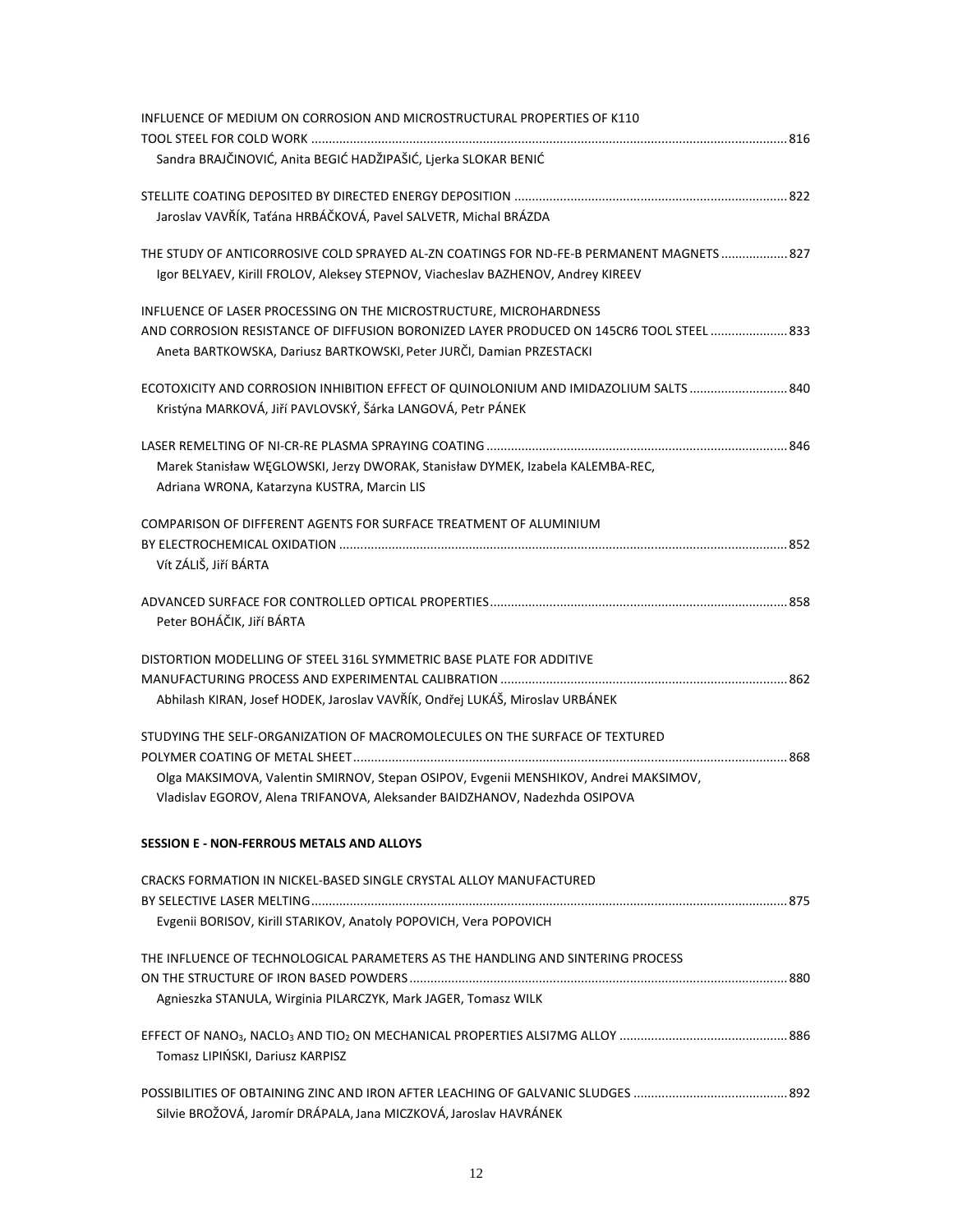| MEASUREMENTS OF EFFECTIVE ELASTIC MODULUS IN WOUND ROLLS OF THIN ALUMINUM FOIL  897<br>Jan ONDRÁČEK, Aleš MATERNA, Miroslav KARLÍK, Ondřej KOVÁŘÍK, Jaroslav ČECH, Miroslav CIESLAR* |  |
|--------------------------------------------------------------------------------------------------------------------------------------------------------------------------------------|--|
| MOLD METAL REACTIONS OF MAGNESIUM ALLOY AZ91E USING SF6 AND 3M NOVEC 612                                                                                                             |  |
|                                                                                                                                                                                      |  |
| Martin DYČKA, Martin JULIŠ, Lenka KLAKURKOVÁ, Lucie DYČKOVÁ, Pavel GEJDOŠ                                                                                                            |  |
| STRUCTURE AND MAGNETIC PROPERTIES IN THE MIXTURE OF FE AND BN POWDERS                                                                                                                |  |
| Vladimir MENUSHENKOV, Irina MINKOVA, Alexander SAVCHENKO, Igor SHCHETININ, Dmitry ZHUKOV,<br>Sandra MECALA                                                                           |  |
| INFLUENCE OF VACUUM ON ADJUSTING PARAMETERS OF HIGH PRESSURE DIE CASTING PARTS                                                                                                       |  |
|                                                                                                                                                                                      |  |
| Maciej FERDYN, Jarosław PIĄTKOWSKI                                                                                                                                                   |  |
| EVALUATION OF CORROSIVITY OF INDOOR MUSEUM ATMOSPHERES USING LEAD SPECIMENS                                                                                                          |  |
| Jan ŠVADLENA, Kristýna Charlotte STRACHOTOVÁ, Tomáš PROŠEK, Milan KOUŘIL                                                                                                             |  |
|                                                                                                                                                                                      |  |
| Mariia ZIMINA, Jan VÍT                                                                                                                                                               |  |
| THE REASONS FOR THE PLATINUM LOSSES IN THE METALLURGICAL PROCESSING OF COPPER-NICKEL ORES  930<br>Alexei AMDUR, Sergei FEDOROV, Valery PAVLOV                                        |  |
| STUDY ON THE INFLUENCE OF AL2O3/SIO2 ON THE KINETICS IN THE PREREDUCTION ZONE DURING HIGH                                                                                            |  |
| CARBON FERROMANGANESE PRODUCTION USING BASIC SOUTH AFRICAN MANGANESE ORES 936                                                                                                        |  |
| Michel Kalenga WA KALENGA, Didier Kasongo NYEMBWE, Merete TANGSTAD                                                                                                                   |  |
| COMPARISON OF THE LEACHABILITY OF A SILICA-RICH QUARTZITE CONGLOMERATES CONTAINING                                                                                                   |  |
|                                                                                                                                                                                      |  |
| Michel Kalenga WA KALENGA, Joy NTULI                                                                                                                                                 |  |
| INVESTIGATION ON POSSIBLE USE OF PALM NUTSHELLS AS REDUCTANT FOR THE REDUCTION                                                                                                       |  |
|                                                                                                                                                                                      |  |
| Michel Kalenga WA KALENGA, Motshoea THUNKA, Didier Kasongo NYEMBWE                                                                                                                   |  |
| DEVELOPMENT OF TECHNICAL SOLUTIONS FOR PREVENTING DISCHARGE OF LIQUID TECHNOGENIC                                                                                                    |  |
|                                                                                                                                                                                      |  |
| Artem V. KOLESNIKOV, Tatiana V. DAVYDKOVA                                                                                                                                            |  |
| EFFECT OF EXTERNAL STRESS ON THE POST-AGING MECHANICAL PROPERTIES OF ROLLED                                                                                                          |  |
| Mustafa MISIRLI, Ali HOSSEINZADEH, Guney Guven YAPICI                                                                                                                                |  |
| USE OF HYDROGEN-CONTAINING REM-BASED ADDITIONS IN DESIGNING RE-FE-B MAGNETIC MATERIALS  964                                                                                          |  |
| Kateřina SKOTNICOVÁ, Natalia B. KOLCHUGINA, Gennady S. BURKHANOV, Tomáš ČEGAN, Miroslav KURSA,                                                                                       |  |
| Alexander A. LUKIN, Ondřej ŽIVOTSKÝ, Pavel A. PROKOFEV, Nikolay A. DORMIDONTOV, Jan JUŘICA                                                                                           |  |
| THE TECHNOLOGY FOR THE REDUCTION OF METAL OXIDES USING WASTE POLYETHYLENE MATERIALS  971                                                                                             |  |
| Shokhrukh Toshpulatovich KHOJIEV, Sokhibjon Turdalievich MATKARIMOV, Etibor Tukhtaboy Kizi NARKULOVA,                                                                                |  |
| Zaynobiddin Turdalievich MATKARIMOV, Nasiba Saidakhmatovna YULDASHEVA                                                                                                                |  |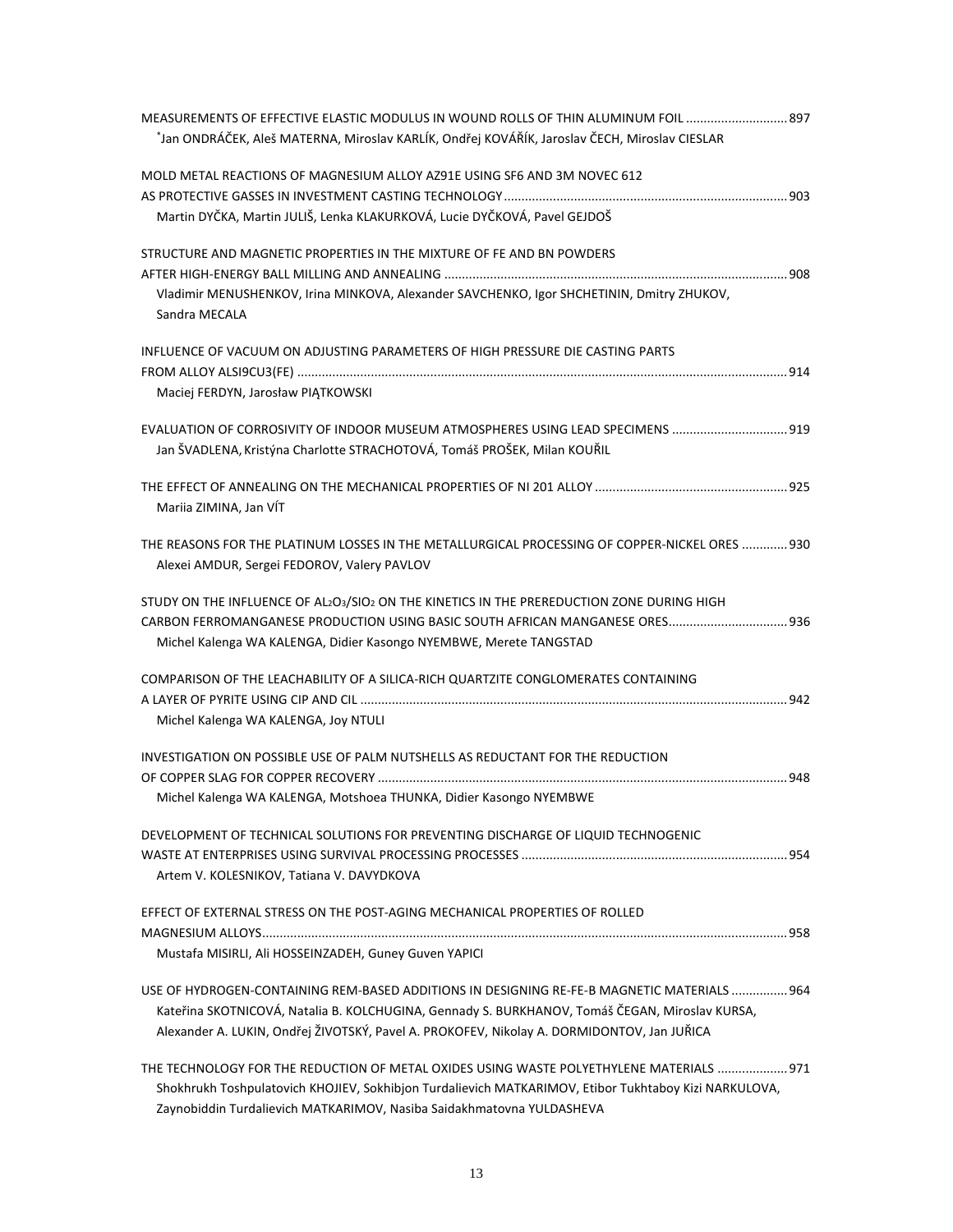| Marta HUGO, Milan LUŇÁK, Jana VÍTKOVÁ, Štefan MICHNA                                                                                                                              |  |
|-----------------------------------------------------------------------------------------------------------------------------------------------------------------------------------|--|
| MATERIAL ANALYSIS OF THE ENGINE PART FOR THE HISTORICAL MOTORCYCLE JAWA 250, 1939  984<br>Lukáš KUDRNA, Petra VÁŇOVÁ, Jitka MALCHARCZIKOVÁ, Tomáš KUBÍN                           |  |
|                                                                                                                                                                                   |  |
| Barbora KŘIVSKÁ, Michaela ŠLAPÁKOVÁ, Olexander GRYDIN, Miroslav CIESLAR                                                                                                           |  |
| INFLUENCE OF MODIFICATION ON MICROSTRUCTURE DEGRADATION OF ALSI12 ALLOY EXPOSED<br>Franjo KOZINA, Zdenka ZOVKO BRODARAC                                                           |  |
|                                                                                                                                                                                   |  |
| NANOPOWDERS OF R <sub>2</sub> FE <sub>14</sub> B-TYPE COMPOUNDS IN HIGH MAGNETIC FIELDS: THE EFFECTS                                                                              |  |
| OF SUBSTITUTIONAL AND INTERSTITIAL ATOMS ON INTER-SUBLATTICE EXCHANGE INTERACTION 1000                                                                                            |  |
| Michael PAUKOV, Lev IVANOV, Irina TERESHINA, Evgenia TERESHINA-CHITROVA, Denis GORBUNOV,<br>Alexander ANDREEV, Alexander PYATAKOV, Sergey GRANOVSKY, Mathias DOERR, Henryk DRULIS |  |
|                                                                                                                                                                                   |  |
| Zbigniew BAŁAGA                                                                                                                                                                   |  |
| INVESTIGATION OF THE PROCESS OF ELECTROFLOTATION EXTRACTION OF INSOLUBLE                                                                                                          |  |
| COMPOUNDS ALUMINUM (III) IN THE PRESENCE OF MAGNESIUM, CALCIUM, BARIUM AND SURFACTANTS 1013                                                                                       |  |
| Zaw Htay THAN, Pyae AUNG, Thu Aung HEIN, Artem Vladimirovich KOLESNIKOV                                                                                                           |  |
| STUDY OF THE EFFICIENCY OF ELECTROFLOTATION PROCESS ON A MIXTURE OF HEAVY HYDROXIDES                                                                                              |  |
|                                                                                                                                                                                   |  |
| Thu Aung HEIN, Pyae AUNG, Zaw Htay THAN, Artem Vladimirovich KOLESNIKOV                                                                                                           |  |
| THERMAL CHARACTERISTICS AND ELECTRICAL PROPERTIES OF HOT DEFORMED AA7075 ALLOYS                                                                                                   |  |
|                                                                                                                                                                                   |  |
| Veronika KODETOVÁ, Martin VLACH, Michal LEIBNER, Hana KUDRNOVÁ, Petr HARCUBA,                                                                                                     |  |
| Lucia BAJTOŠOVÁ, Miroslav CIESLAR                                                                                                                                                 |  |
| MECHANICAL PROPERTIES OF EXTRUDED MIXED COMPONENTS BASED ON ALUMINUM POWDERS                                                                                                      |  |
| AND TERNARY ALUMINUM-CONTAINING INTERMETALLIC COMPOUNDS SYNTHESIZED BY VARIOUS                                                                                                    |  |
|                                                                                                                                                                                   |  |
| Mikhail TROTSKY, Sergey PETROVICH, Maxim ZAMOZDRA                                                                                                                                 |  |
| MICROSTRUCTURE AND MECHANICAL PROPERTIES OF TIAL-BASED ALLOY PRODUCED BY SELECTIVE                                                                                                |  |
|                                                                                                                                                                                   |  |
| Igor POLOZOV, Artem KANTYUKOV, Vera POPOVICH, Jia-Ning ZHU, Anatoly POPOVICH                                                                                                      |  |
| MEMBRANE CHARACTERISTICS OF PALLADIUM-SAMARIUM ALLOY FOILS: MECHANICAL PROPERTIES                                                                                                 |  |
|                                                                                                                                                                                   |  |
| Natalia B. KOLCHUGINA, Semen V. GORBUNOV, Natalia R. ROSHAN, Gennadii S. BURKHANOV,<br>Nikolay A. DORMIDONTOV, Mark V. ZHELEZNYI, Anna S. BAKULINA                                |  |
|                                                                                                                                                                                   |  |
| SYNTHEISIS OF THE ZRB2-SIC ULTRA-HIGH TEMPERATURE CERAMIC POWDER BY PLASMA                                                                                                        |  |
|                                                                                                                                                                                   |  |
| Ivan GONCHAROV, Nikolay RAZUMOV, Nikolai OZERSKOI, Aleksei SILIN, Tagir MAKHMUTOV,<br>Artem KIM, Anatoly POPOVICH                                                                 |  |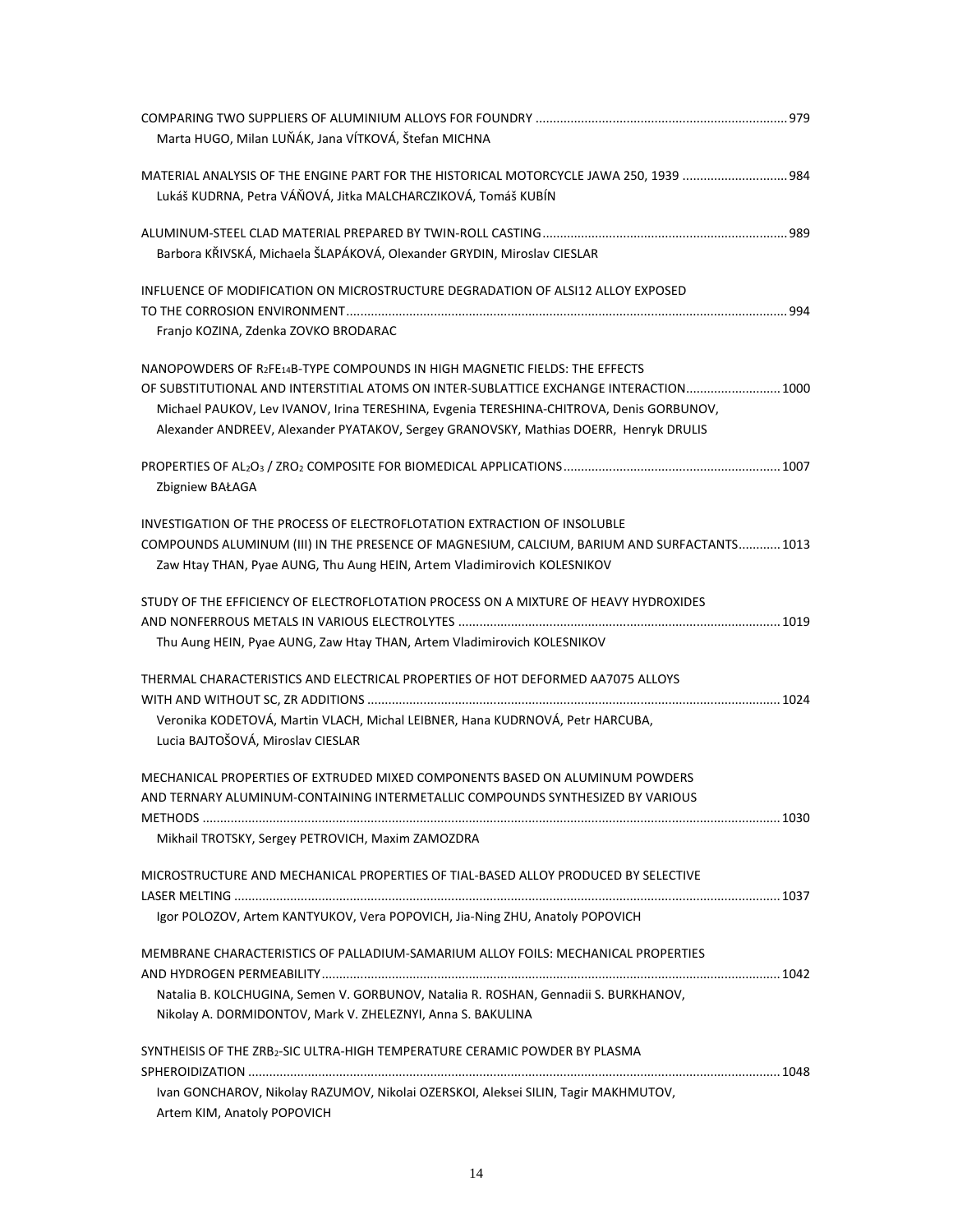| THE COMPARISON OF METHODS FOR THE ANALYSIS OF THE CHEMICAL COMPOSITION                                                           |  |
|----------------------------------------------------------------------------------------------------------------------------------|--|
|                                                                                                                                  |  |
| Petra WOJNAROVÁ, Jiřina VONTOROVÁ, Jitka MALCHARCZIKOVÁ, Petra VÁŇOVÁ, Karolina SLAMOVÁ                                          |  |
| SINTERED PERMANENT MAGNETS PREPARED FROM HYDROGENATED (ND-FE-B STRIP-CAST                                                        |  |
|                                                                                                                                  |  |
| Pavel A. PROKOFEV, Natalia B. KOLCHUGINA, Kateřina SKOTNICOVÁ, Gennadii S. BURKHANOV,                                            |  |
| Mark V. ZHELEZNYI, Nikolay A. DORMIDONTOV, Anna S. BAKULINA, Tomáš ČEGAN, Jan JUŘICA                                             |  |
| SELECTION OF REINFORCING PHASES FOR ALUMINUM MATRIX COMPOSITES USING THERMODYNAMIC                                               |  |
|                                                                                                                                  |  |
| Evgeny PRUSOV, Vladislav DEEV, Vladimir KECHIN                                                                                   |  |
| STRUCTURE AND MAGNETIC PROPERTIES OF ND-FE-B ALLOYS WITH CU ADDITIONS, OBTAINED                                                  |  |
|                                                                                                                                  |  |
| Kirill PANOV, Igor SHCHETININ, Igor BORDYUZHIN, Vladimir MENUSHENKOV, Irina DOROFIEVICH                                          |  |
| <b>IDENTIFICATION OF CHEMICAL HETEROGENEITY WITH THE USE OF COLOUR METALLOGRAPHY</b>                                             |  |
| Jaroslava SVOBODOVÁ, Irena LYSOŇKOVÁ, Pavel KRAUS                                                                                |  |
|                                                                                                                                  |  |
| EFFECT OF ALTI3B1 INOCULANT ON THE MICROSTRUCTURE AND HARDNESS OF THE ALCU4MG1 ALLOY 1086                                        |  |
| Irena LYSOŇKOVÁ, Jaroslava SVOBODOVÁ, Iryna HREN                                                                                 |  |
| INFLUENCE OF MILLING TIME ON THE MICROSTRUCTURE OF IMMISCIBLE CU-FE-CO-W ALLOY                                                   |  |
|                                                                                                                                  |  |
| Ondřej ADAM, Vít JAN                                                                                                             |  |
| PRODUCTION OF FG-AL-MMC BY SEMI-SOLID STIRRING AND SEQUENTIAL SQUEEZE CASTING METHODS 1098                                       |  |
| Nilhan URKMEZ TASKIN, Serhan KARAMAN GENÇ                                                                                        |  |
| CHARACTERIZATION AND STOICHIOMETRY OF THE CYANIDATION REACTION IN NAOH OF ARGENTIAN                                              |  |
|                                                                                                                                  |  |
| *Francisco PATIÑO CARDONA, Antonio ROCAVALLMAJOR, Mizraím Uriel FLORES GUERRERO,                                                 |  |
| Martín REYES PÉREZ, Julio César JUÁREZ TAPIA, Iván Alejandro REYES DOMÍNGUEZ,                                                    |  |
| Osvaldo DELGADO VASALLO                                                                                                          |  |
| PROCESSING AND PROPERTIES OF SINTERED COPPER-IRON AND COPPER-STEEL COMPOSITES 1111                                               |  |
| Marek KONIECZNY                                                                                                                  |  |
| MICROSTRUCTURE INVESTIGATION AND MECHANICAL PROPERTIES OF TI-6AL-2SN-4ZR-6MO ALLOY                                               |  |
|                                                                                                                                  |  |
| Mohammed Hayder ALLUAIBI, Saleh Sabah ALTURAIHI, Doina RADUCANU, Adrian RUSEA, Ion CINCA,<br>Anna NOCIVIN, Vasile Danut COJOCARU |  |
| DESIGN OF NEW GRINDING DEVICE FOR HOMOGENIZATION OF MECHANICAL GRINDING                                                          |  |
|                                                                                                                                  |  |
| Aleš SLÍVA, Robert BRÁZDA                                                                                                        |  |
| THE INFLUENCE OF THE PROCESSING PARAMETERS ON THE POROSITY AND MICROHARDNESS                                                     |  |
|                                                                                                                                  |  |
| Ljerka SLOKAR BENIĆ, Gorana DOMITROVIĆ, Žiga ERMAN, Jadranko ŠUBIĆ                                                               |  |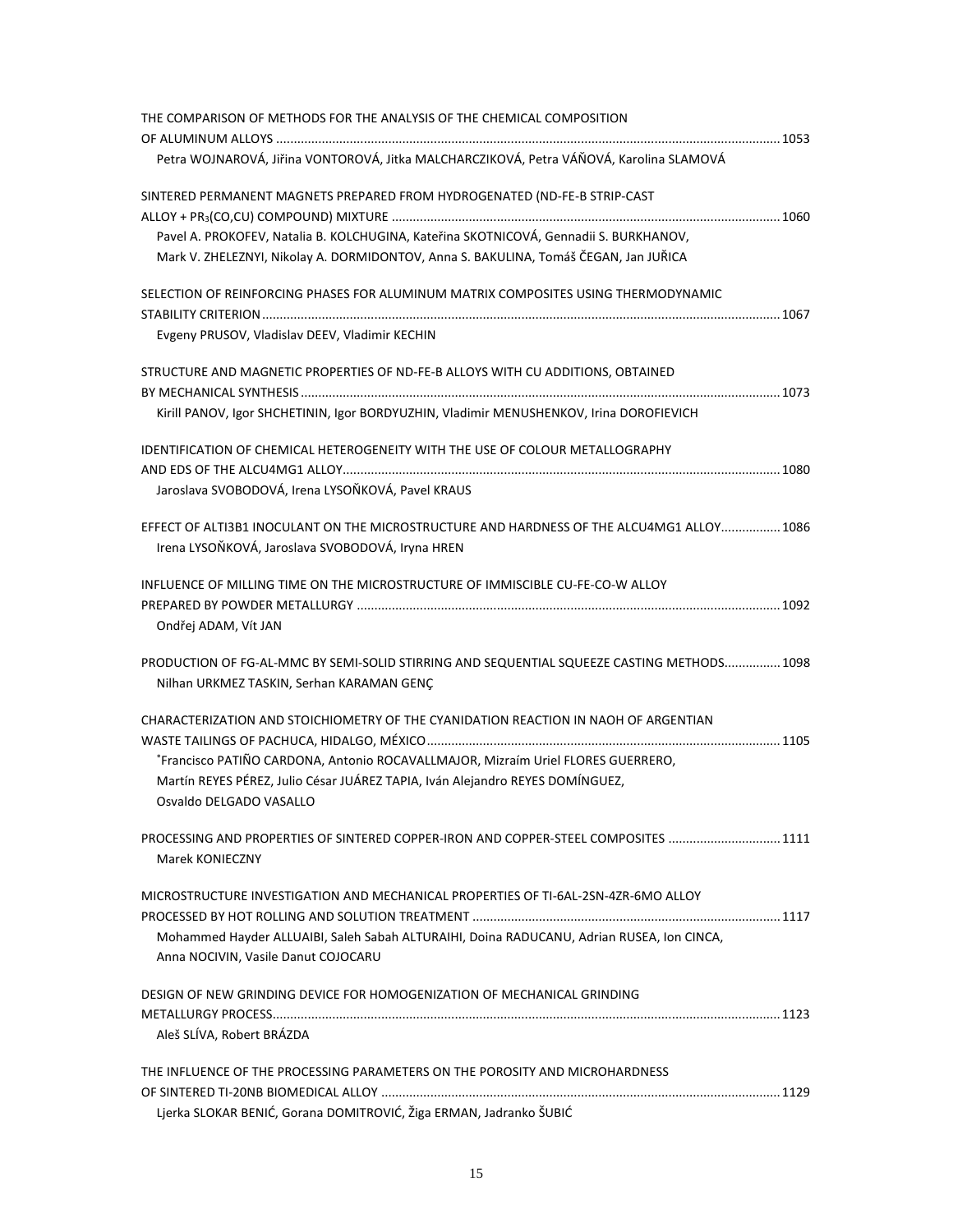| EFFECT OF COBALT AND TITANIUM ADDITIONS ON CORROSION AND WEAR RESISTANCE                                                                                  |  |
|-----------------------------------------------------------------------------------------------------------------------------------------------------------|--|
|                                                                                                                                                           |  |
| Aleattin KULAKLI, Fikri Erdem SESEN, Talip CITRAK, Tuba ÖZEREN                                                                                            |  |
| THE EFFECT OF ROTOR BALANCE DURING CRUSHING OF INTERMETALLIC COMPOUNDS                                                                                    |  |
|                                                                                                                                                           |  |
| Yurii KOBRIN, Andrii VLASOV, Irene SHEVCHENKO                                                                                                             |  |
| REACTION SINTERING OF METAL-CERAMIC ALSI-AL <sub>2</sub> O <sub>3</sub> COMPOSITES MANUFACTURED                                                           |  |
|                                                                                                                                                           |  |
| Vadim SUFIIAROV, Artem KANTYUKOV, Igor POLOZOV                                                                                                            |  |
|                                                                                                                                                           |  |
| Marek Stanisław WĘGLOWSKI, Sylwester BŁACHA, Krzysztof KWIECIŃSKI, Piotr ŚLIWIŃSKI,<br>Jan DUTKIEWICZ, Łukasz ROGAL                                       |  |
|                                                                                                                                                           |  |
| Georgi PATRONOV, Irena KOSTOVA, Dan TONCHEV                                                                                                               |  |
|                                                                                                                                                           |  |
| Jitka MALCHARCZIKOVÁ, Lukáš KROČA, Miroslav KURSA, Aigerim ADRYSHEVA, Roman JAROŠ, Jakub BARABÁŠ                                                          |  |
| INFLUENCE OF CHEMICAL COMPOSITION AND IMPURITIES ON MICROSTRUCTURE AND FORMATION                                                                          |  |
|                                                                                                                                                           |  |
| José SENA, Jaromír DRÁPALA, Monika LOSERTOVÁ, Kateřina KONEČNÁ, Gabriela KOSTIUKOVÁ                                                                       |  |
| NEWLY DEVELOPED AL-SI BASED ALLOY FOR HIGH TEMPERATURE PROCESSES IN AUTOMOTIVE 1181<br>Jaromír CAIS, Klára CAISOVÁ                                        |  |
| EVOLUTION OF STRUCTURE AND PROPERTIES OF NICKEL-ENRICHED TI-NI SHAPE MEMORY ALLOY                                                                         |  |
|                                                                                                                                                           |  |
| Victor KOMAROV, Irina KHMELEVSKAYA, Roman KARELIN, Vladimir YUSUPOV, Ivan POSTNIKOV,<br>Grzegorz KORPALA, Rudolf KAWALLA, Ulrich PRAHL, Sergey PROKOSHKIN |  |
|                                                                                                                                                           |  |
| INFLUENCE OF QUASI-CONTINUOUS ECAP WITH VARIOUS CHANNEL INTERSECTION ANGLES ON THE                                                                        |  |
| STRUCTURE FORMATION, MECHANICAL AND FUNCTIONAL PROPERTIES OF TI-NI SHAPE MEMORY ALLOYS  1193                                                              |  |
| Roman KARELIN, Irina KHMELEVSKAYA, Victor KOMAROV, Vladimir ANDREEV, Michail PERKAS,<br>Vladimir YUSUPOV, Sergey PROKOSHKIN                               |  |
| SESSION F - ECONOMICS AND MANAGEMENT OF METALLURGICAL PRODUCTION                                                                                          |  |
|                                                                                                                                                           |  |
| Jaroslav SLÁČALA, Hana ŠPAČKOVÁ, Martin MENŠÍK, Petra SVOBODOVÁ, Tomáš BARČÁK                                                                             |  |
| SELECTED ASPECTS OF TECHNOLOGICAL THOUGHT IN ECONOMICS ACCORDING                                                                                          |  |
|                                                                                                                                                           |  |
| Tomas NĚMEC, Vaclav NÉTEK, Martin MYNÁŘ, Nikola NĚMCOVÁ, Iveta KUCHTIČKOVÁ                                                                                |  |
| MODELLING THE IMPACT OF INVESTMENTS ON ENERGY INTENSITY IN THE POLISH STEEL INDUSTRY                                                                      |  |
|                                                                                                                                                           |  |
| Bożena GAJDZIK                                                                                                                                            |  |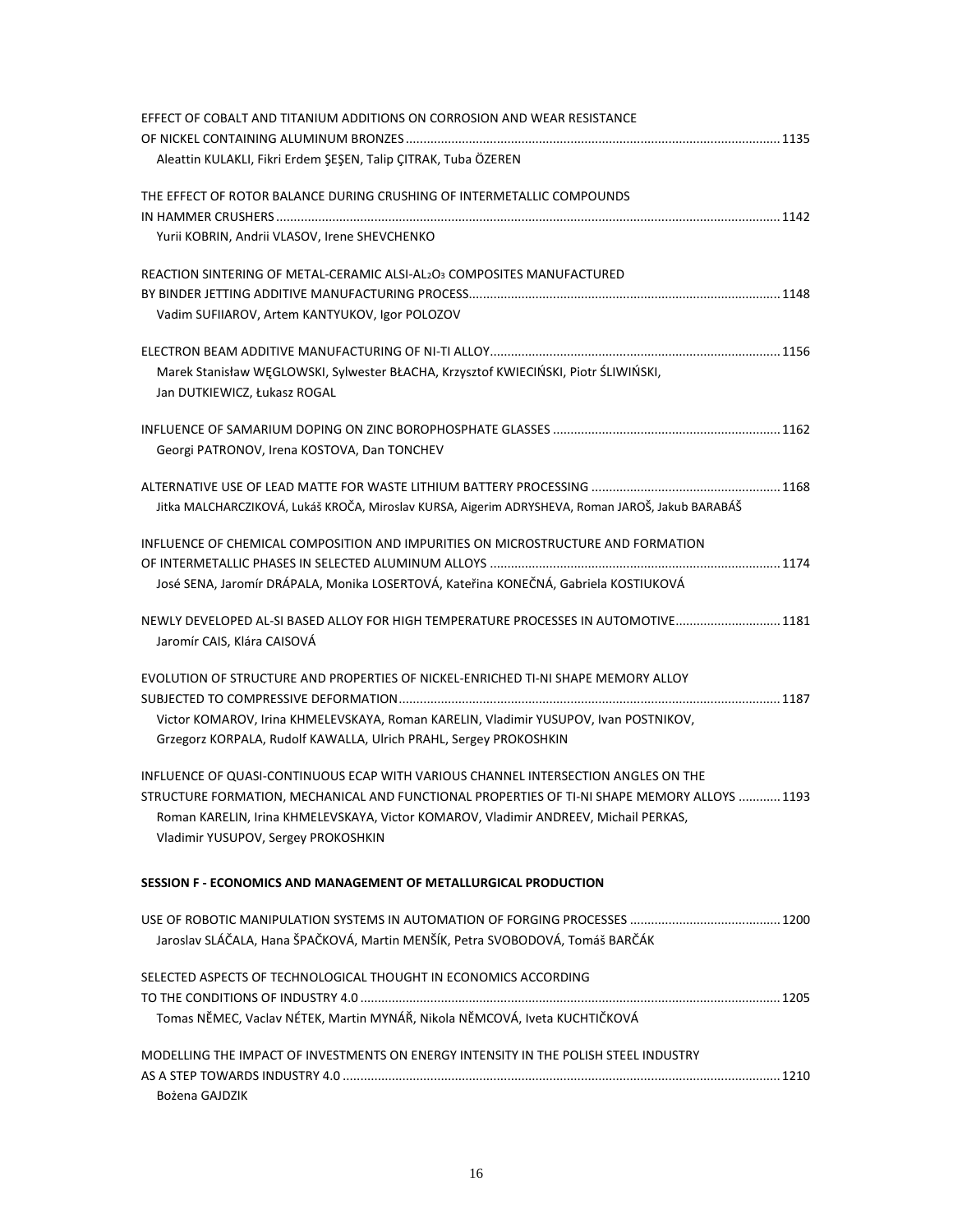| Tomáš KUTÁČ, Josef KUTÁČ, Eva ŠVECOVÁ                                                                                                                                 |  |
|-----------------------------------------------------------------------------------------------------------------------------------------------------------------------|--|
| THE IMPACT OF CARBON NEUTRALITY ON HUMAN RESOURCES IN THE METALLURGY INDUSTRY 1220<br>Dominika HRUBÁ, Andrea SAMOLEJOVÁ                                               |  |
| IDENTIFYING OBSTACLES AND DEFINING A STACK OF TYPICAL PROBLEMS RELATED TO MANAGING<br>Jindra PETERKOVÁ, Katarzyna CZERNÁ                                              |  |
| Zdeněk FRANĚK, René PYSZKO                                                                                                                                            |  |
| Eva DONOCIKOVÁ, Radim LENORT                                                                                                                                          |  |
| Mauricio VILLANUEVA, Christian CALDERÓN, Manuel SALDAÑA, Norman TORO                                                                                                  |  |
| SUSTAINABILITY DEVELOPMENT GOALS PREFERENCES IN METALLURGICAL AND MINING INDUSTRY  1249<br>Radim LENORT, František ZAPLETAL, Pavel WICHER, Nadezhda SHMELEVA          |  |
| THE IMPORTANCE OF ORE RAW MATERIALS BASICITY IN TERMS OF THEIR COMPREHENSIVE<br>Petr BESTA, Leo LUZAR                                                                 |  |
| MULTICRITERIA INVENTORY CLASSIFICATION IN THE EXPEDITION WAREHOUSE OF THE METALLURGICAL<br>Tomáš MALČIC, Petr BESTA                                                   |  |
| MATERIAL SECURITY OF LOW CARBON WIRE SUPPLY CHAINS IN THE CZECH REPUBLIC IN SELECTED<br>Iveta KUCHTÍČKOVÁ, Václav NÉTEK, Jaromír DRÁPALA, Tomáš NĚMEC, Nikola NĚMCOVÁ |  |
| Manuela INGALDI, Magdalena MAZUR                                                                                                                                      |  |
| APPLICATION OF LINEAR PROGRAMMING IN SUPPLY CHAIN MANAGEMENT IN THE FOUNDRY  1280<br>Marek KRYNKE                                                                     |  |
| Robert ULEWICZ, Frantisek NOVY, Renata DWORNICKA                                                                                                                      |  |
| RESEARCH ON THE EVALUATION OF SYNERGY EFFECT OF GREEN SUPPLY CHAIN MANAGEMENT<br>Wenlong YAO, Radim LENORT, Martin ČECH                                               |  |
| PROSPECTS OF CREATING INNOVATIVE BUSINESS STRUCTURES IN THE METALLURGICAL INDUSTRY  1302<br>Sofiya SHEVTSOVA, Kamila JANOVSKÁ, Šárka VILAMOVÁ                         |  |
| Krzysztof KNOP                                                                                                                                                        |  |